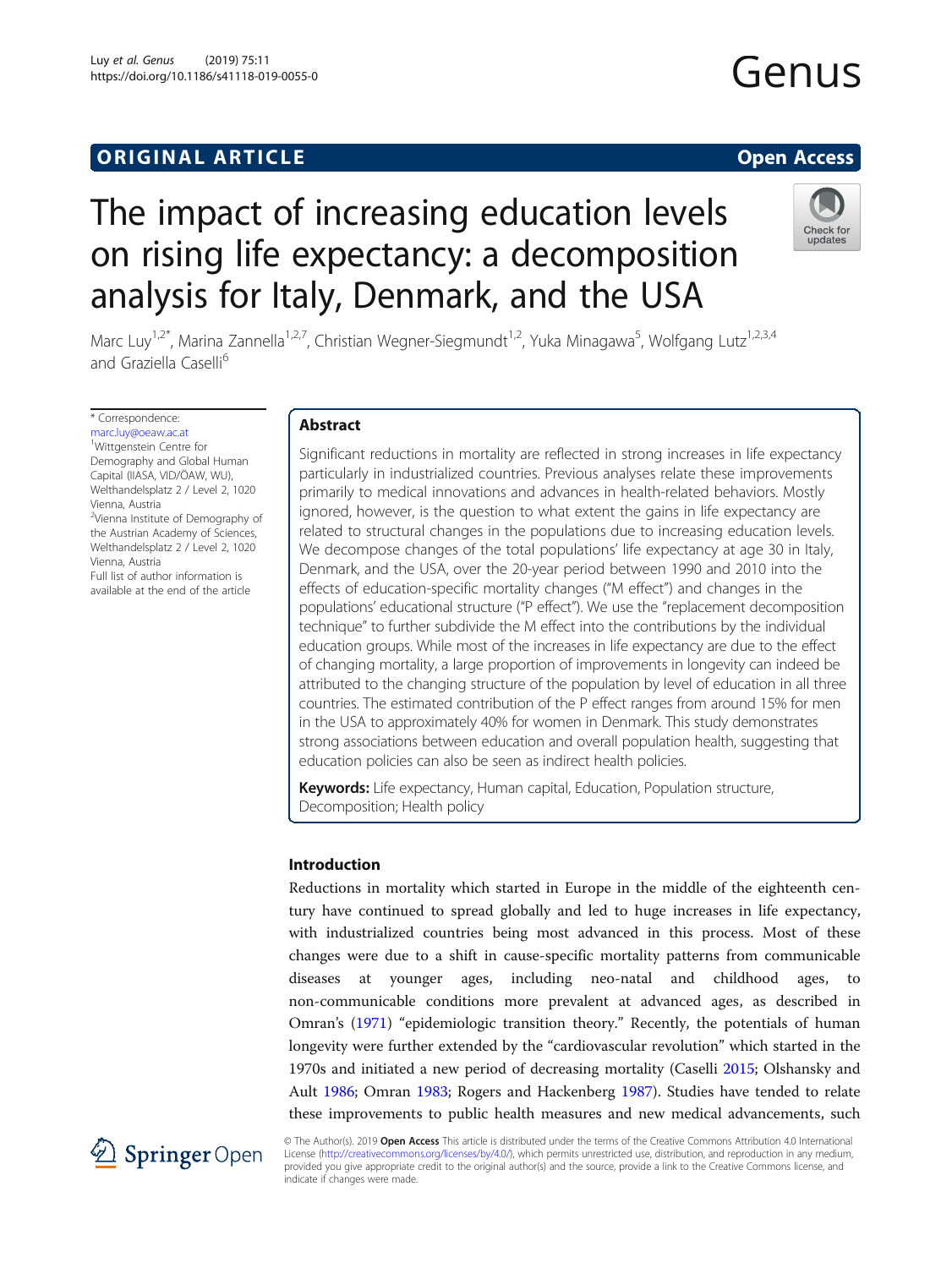as developments in screening, prevention, and treatment of cardiovascular diseases (Mackenbach et al. [1988;](#page-19-0) Vallin and Meslé [2004;](#page-20-0) Wilmoth [2000\)](#page-20-0). Improvements in living conditions and health-related behaviors have also reduced mortality, thereby leading to further increase in survival chances (Denney et al. [2010](#page-18-0); Janssen and Kunst [2005](#page-18-0); Rogers et al. [1999](#page-19-0), [2010](#page-19-0)).

In tandem with the decrease of mortality, the populations have experienced significant increases in educational attainment (Lutz et al. [2014a](#page-19-0)). Between 1970 and 2009, for instance, the average number of years of education rose by 3.6 years for people aged 25 and older in 175 countries (Gakidou et al. [2010](#page-18-0)). A great deal of research acknowledges the strong impact of socioeconomic resources on various health outcomes, suggesting socioeconomic conditions as a "fundamental cause" of inequalities in health and mortality (Link and Phelan [1995\)](#page-19-0). Many studies have shown that highly educated people stand to benefit first and most from the prevailing drivers of decreasing mortality, particularly with regard to the risk factors of cardiovascular diseases (Hummer and Lariscy [2011](#page-18-0); Mirowsky and Ross [2003\)](#page-19-0). These inequalities translate into differences in life expectancy of several years between individuals with low and high educational attainment (Caselli et al. [2014](#page-18-0)). Lleras-Muney [\(2005](#page-19-0)) estimated—with data for the USA in 1960—that one more year of education increased average life expectancy at age 35 by as much as 1.7 years. Further, Woolf et al. ([2007](#page-20-0)) estimated that eliminating education-specific inequalities in mortality would save even more lives than medical advances.

Naturally, higher education does not automatically lead to better health. It is also unclear to what extent education itself plays a direct role inside the complex network of various health-related socioeconomic factors (Kaplan et al. [2014\)](#page-18-0). Although evidence infers that it is justified to assume some direct functional causality (Geyer and Peter [2000](#page-18-0); Lleras-Muney [2005](#page-19-0); Lutz and Skirbekk [2014;](#page-19-0) van Kippersluis et al. [2011\)](#page-18-0), it appears that the association between education and mortality operates to a larger extent along an indirect pathway in which education acts as access criterion to other drivers of health and longevity (Arendt [2005;](#page-18-0) Clark and Royer [2013;](#page-18-0) Davey Smith et al. [1998](#page-18-0); Kilpi et al. [2016;](#page-18-0) Kröger et al. [2015](#page-19-0); Lager and Torssander [2012\)](#page-19-0). As Hayward et al. ([2015](#page-18-0): 16) put it, "…there is no inherent causal association between educational attainment and adult mortality; instead, the causal association is dependent upon time, place, and social environment under study."

Here, we briefly summarize the major mechanisms linking education to health and mortality (an extensive compilation of recent studies can be found in Montez and Friedman [\(2015\)](#page-19-0)). Schooling develops basic cognitive functioning, such as reading, writing, and communicating, and teaches individuals how to think logically, critically analyze data, solve problems, and implement plans (Kingston et al. [2003\)](#page-18-0). Higher education is the key to stable and well-paid jobs, and increased income helps to pay for nutritious food, better-quality housing, and high-quality medical care (Mirowsky and Ross [2003](#page-19-0)). In addition, education promotes healthy lifestyles through the development of effective human agency. Highly educated people use their knowledge, information, and past experiences to avoid health-related risk factors and engage in health-enhancing behaviors, such as smoking cessation, alcohol abstinence, and frequent physical exercise (Denney et al. [2010](#page-18-0); Laaksonen et al. [2008\)](#page-19-0). Moreover, education provides socio-psychological resources that can contribute to health and longevity through emotional and instrumental support (House et al. [1988](#page-18-0)). That well-educated people are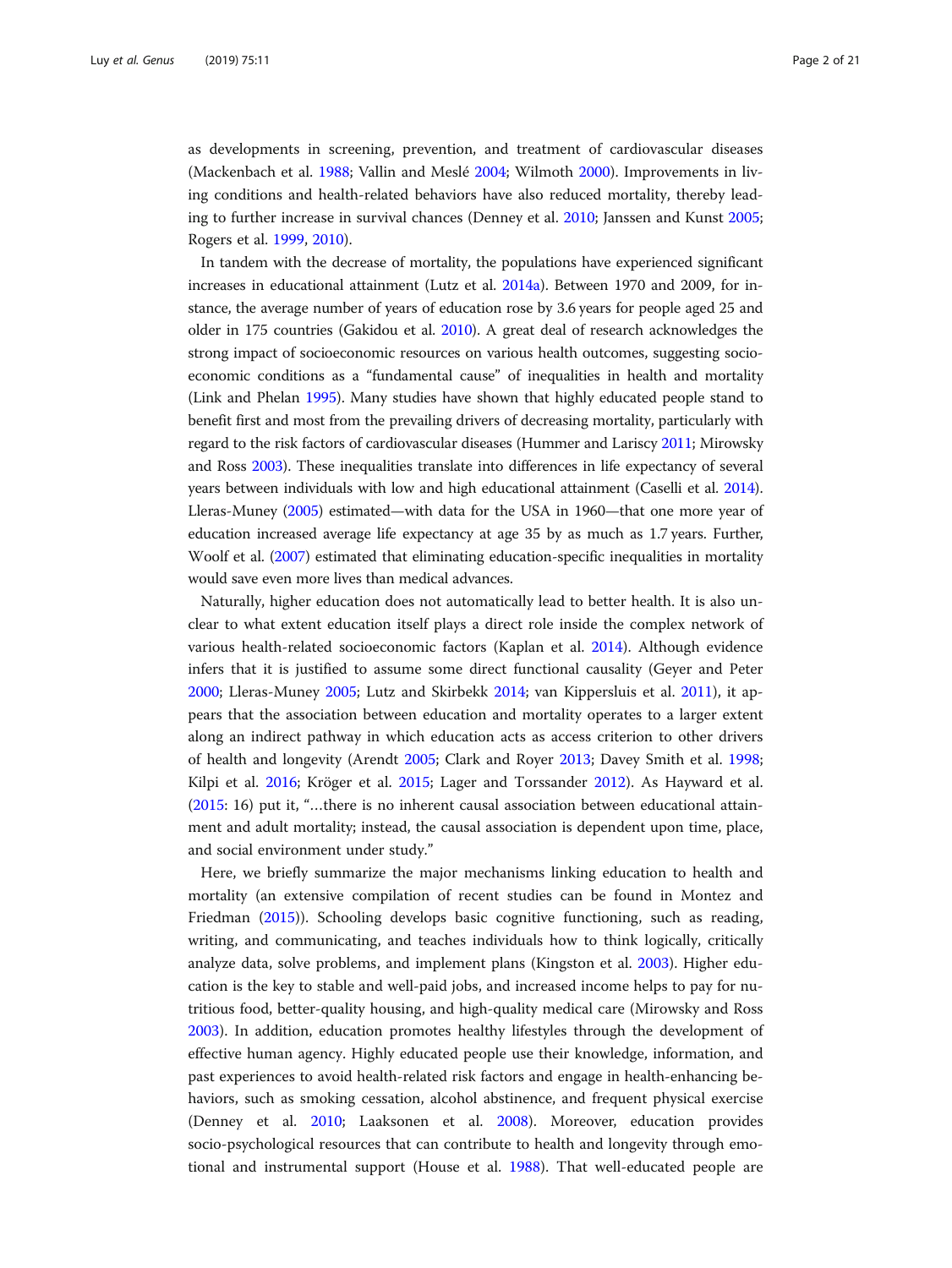more likely to be and remain married also contributes to the relationship between education and health (Qian and Preston [1993](#page-19-0)).

These examples indicate how higher education contributes to better health and longer lives on the individual level. Furthermore, investments in education also improve the health status on the population level. Baker et al.'s [\(2011\)](#page-18-0) systematic review demonstrates the strong relationship between education and adult mortality across countries at different levels of development. These insights raise the question to what extent the increasing education levels constitute an additional factor behind populations' rising life expectancy. If educational attainment improves in a population, it usually follows that the proportion of individuals with lower education levels decreases, while the proportion of those with higher education increases. Consequently, the health of the overall population should increase accordingly, even if the mortality rates of each education category remain unchanged. The question to what extent the gains in life expectancy were caused by such changes in the populations' education structure, in addition to the effect of decreasing mortality within the education groups, has been addressed only rarely so far. Shkolnikov et al. [\(2006](#page-19-0)) and Jasilionis et al. ([2007](#page-18-0)) provided such estimates for some northern, central, and eastern European countries between the late 1980s and 1990s. They found that the changes in the education-specific composition had in fact a remarkable positive effect on the populations' life expectancy levels. Similar conclusions were derived in studies on specific national subpopulations (De Grande et al. [2014](#page-18-0); Klein et al. [2006](#page-18-0); Turra et al. [2016](#page-20-0)).

Guided by the works of Shkolnikov et al. ([2006](#page-19-0)) and Jasilionis et al. ([2007](#page-18-0)), we examine, on the basis of the same methodology, how changes in the educational attainment by age and sex contributed to increasing overall life expectancy at age 30  $(e_{30})$  in Italy, Denmark, and the USA between around 1990 and 2010. Thus, our study extends the literature on the relationship between populations' levels of education and life expectancy by adding insights from new populations and by analyzing a longer and more recent observation period. Also, the basic research question differs from the previous studies. Shkolnikov et al. [\(2006\)](#page-19-0) and Jasilionis et al. ([2007](#page-18-0)) examined primarily whether the stalls and decreases of life expectancy in central and eastern Europe during the 1980s were driven by certain education-specific subpopulations. The present study focuses, by contrast, on western populations and the specific question to what extent changes in the educational structure of the populations contributed to their steady increases in life expectancy.

The populations of Italy, Denmark, and the USA form an interesting sample to assess the relationship between populations' levels of education and life expectancy because they differ in terms of life expectancy, magnitudes of education-specific differentials in mortality, and the education profile of the populations. In the USA, formal schooling lasts 13 years until around age 18 with some variations between the states. Notably, the US population experienced substantial changes over the years in terms of the levels, content, and importance of education (Hummer and Lariscy [2011](#page-18-0)). The proportion of the population at age 25 and older with at least high school education more than doubled since the early 1960s to almost 90% in 2015 (Ryan and Bauman [2016\)](#page-19-0). In the two European states, compulsory education is shorter than in the USA (OECD [2016](#page-19-0)). Also, the process of education expansion started later. The proportion of adults with tertiary education is therefore still distinctly lower, above all in Italy (OECD [2016](#page-19-0)).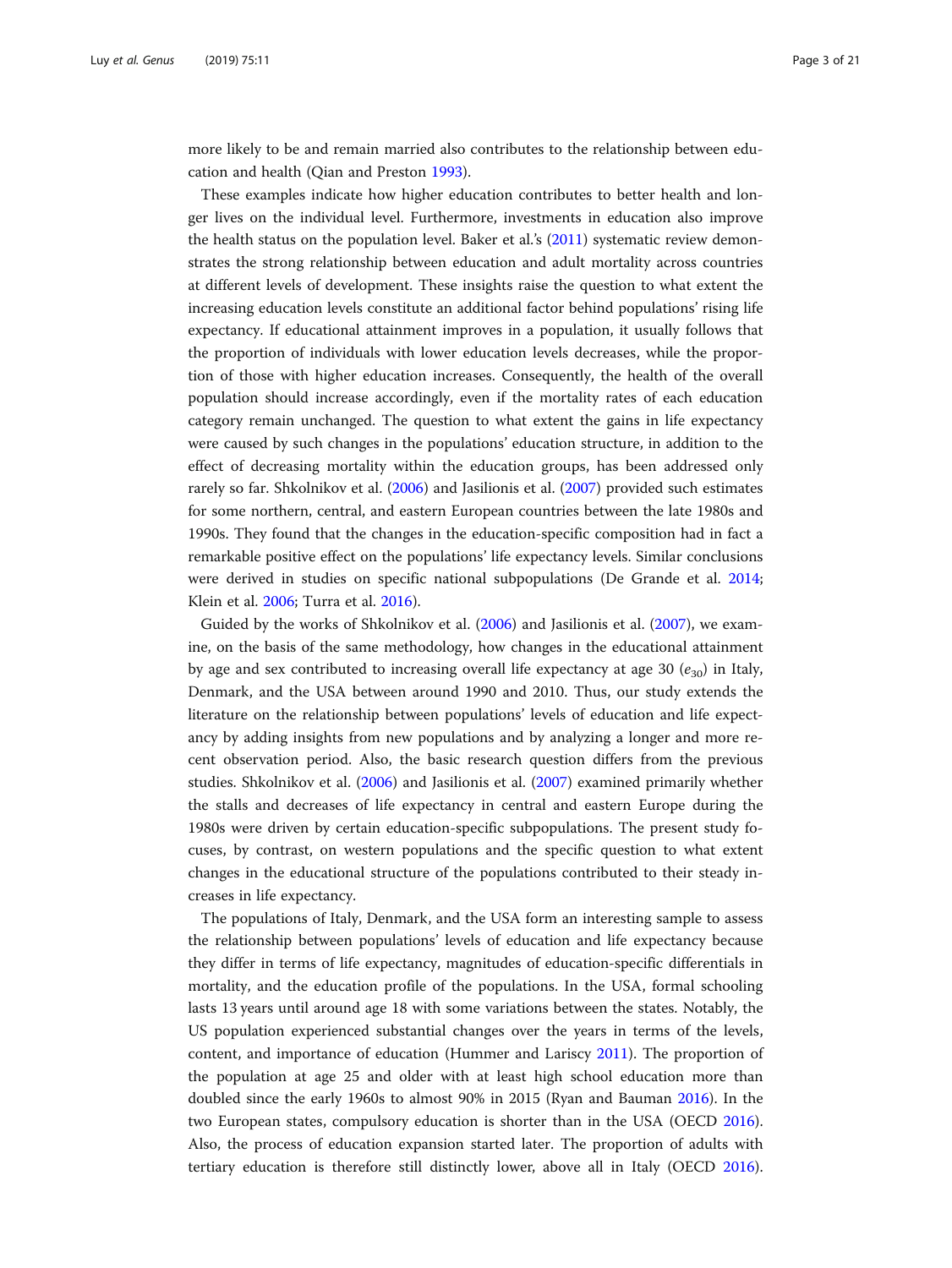<span id="page-3-0"></span>More effective population policies in the past let Denmark move ahead in the process of education expansion (Arendt [2005](#page-18-0)), giving the country the intermediate position among the three study populations. All these characteristics of the national education systems refer exclusively to quantitative aspects. Certainly, education systems differ also in qualitative aspects. These are, however, not the topic of this study. We will come back to this issue briefly in the "[Discussion](#page-11-0)" section of the paper.

In the following two sections, we describe the data and methods we used to construct the life tables by education and to decompose the changes in  $e_{30}$  over the observed 20-year period into the effects of changing education-specific mortality ("M effect") and changing educational structure of the populations ("P effect"). In the "[Results](#page-7-0)" section, we summarize the outcomes of our analyses which confirm that increasing education levels are strongly related to the rising levels of life expectancy. This finding has policy implications, particularly for newly industrializing countries and other populations of the global south where education levels are projected to increase even more rapidly than in the industrialized world (Lutz et al. [2014a\)](#page-19-0). Because further rises of average education levels are bound to occur by the fact that in most countries the younger cohorts are better educated than the older ones, our results also fuel the expectation of continuing increases in life expectancy—an issue that is highly controversial among demographers and split the community into "optimists" and "pessimists". All these issues and the limitations of the study are discussed in the final section of the paper.

## Data

The analysis requires age- and education-specific data for the populations at risk and the deaths for the start and end years of our observation period. Our study starts at age 30 because this is the age when education is usually completed. We defined educational attainment on the basis of the ISCED-97 scale (UNESCO [1996\)](#page-20-0) with the three levels low (ISCED 0–2), medium (ISCED 3–4), and high education (ISCED 5–6). Obtaining this data for our study populations was a challenging task, in particular for the early 1990s. Because the aim of this study is to estimate the impact of changes in populations' educational structures on overall life expectancy, we gave priority to the most similar derivation of life tables for the studied populations rather than the most accurate estimate of life expectancy by education for each population. A cross-country comparison of differentials in life expectancy by education level would be a different research question which is not only affected by the characteristics of the data sources. The same formal education levels can include significant differences in the quality of education. Finally, the number of considered education levels plays a role with regard to both, the extent of differentials between the levels and the estimation of the effects of corresponding structural changes. The following paragraphs summarize the data sources and how we constructed our database as homogeneous as possible.

#### Italy

Information about the population by age, sex, and education level was taken from Italian census data which is available online at the data warehouse of the National Statistical Institute of Italy  $(ISTAT)^1$  Age-, sex-, and education-specific numbers of death stem from the Italian national vital statistics registry on causes of death and are based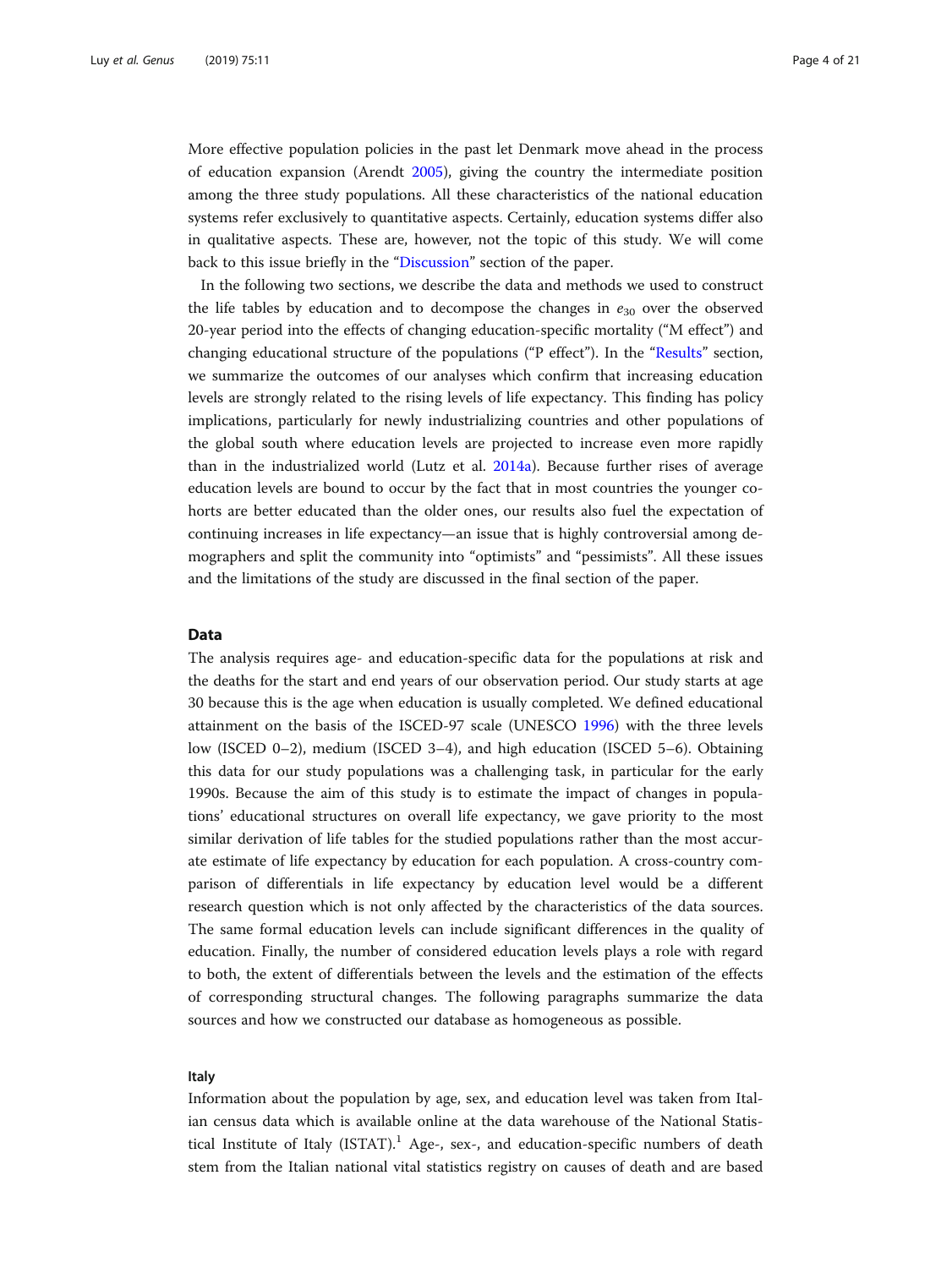<span id="page-4-0"></span>on death certificates. Data for 2011 were downloaded from the ISTAT data warehouse. Data for 1991 are not available online and were manually collected and digitalized by the authors from the printed reports "Nascite e decessi" at the ISTAT archive in Rome, Italy. In all data sources, education refers to the highest educational attainment which allowed us to translate the numbers directly into the ISCED-97 classification. The data for the population at risk and the number of deaths cover the ages 30 to 85+ in 5-year age groups. Cases with unknown education level (4.3% of deaths in 1991) have been distributed according to the education-specific proportions for valid cases for each age and sex group. Because of the introduction of new data-check plans in 2004, there were no cases with missing information in the data for 2011.

#### Denmark

Information about the population by age, sex, and education level comes from nationwide population registers, covering the ages 30 to 100. Information about age-, sex-, and education-specific mortality was available in form of probabilities of dying for ages 30 to 64. These were derived by register linkage at the individual level by use of the unique personal identification number assigned to all Danish citizens (Thygesen et al. [2011](#page-20-0)). For ages 65 and older, age- and sex-specific probabilities of dying were only available for the total population without separation by education level. All data were available for single ages and represent averages of two subsequent calendar years (i.e., the data for 1990 refers to the average of 1989 and 1990, and the data for 2010 to the average of 2009 and 2010). The databases did not include any cases with missing information. Education level was defined according to ISCED-97 and categorized into the levels 1–2, 3A, 3C & 4A, and 5–6. We merged the data for ISCED levels 3A, 3C, and 4A (ISCED 3–4) and derived the age-, sex-, and education-specific numbers of death from the data for the population and the corresponding probabilities of dying. Education-specific probabilities of dying above age 64 were derived by extrapolating the available data for ages 30 to 64 with the Brass logit life table model (Brass [1971](#page-18-0)). We used the age-specific mortality schedules of the total Danish population by sex (for 1989 respective to 2009) from the Human Mortality Database [\(2017](#page-18-0)) as standard life tables.<sup>2</sup> The Brass parameters were estimated from the age- and education-specific probabilities of dying at ages 30 to 64 (see the "[Life tables by education level](#page-5-0)" section for more details on our estimations with the Brass model).

#### USA

Information about the population by age, sex, and education level stems from the data collection IPUMS-USA (Ruggles et al. [2015](#page-19-0)).<sup>3</sup> Age-, sex-, and education-specific numbers of death stem from the Division of Vital Statistics of the National Center for Health Statistics and are based on death certificates. The data were downloaded from the website of the Centers for Disease Control and Prevention (CDC).<sup>4</sup> Both datasets are available in micro-data form, and we merged them into 5-year age groups from age 30 to 90+. In the data for the population at risk, education refers to the highest educational attainment, which enabled us to translate the numbers directly into the ISCED-97 classification. In the mortality data for 1990, education is classified by the number of actual years of schooling. In the mortality data for 2010, education refers to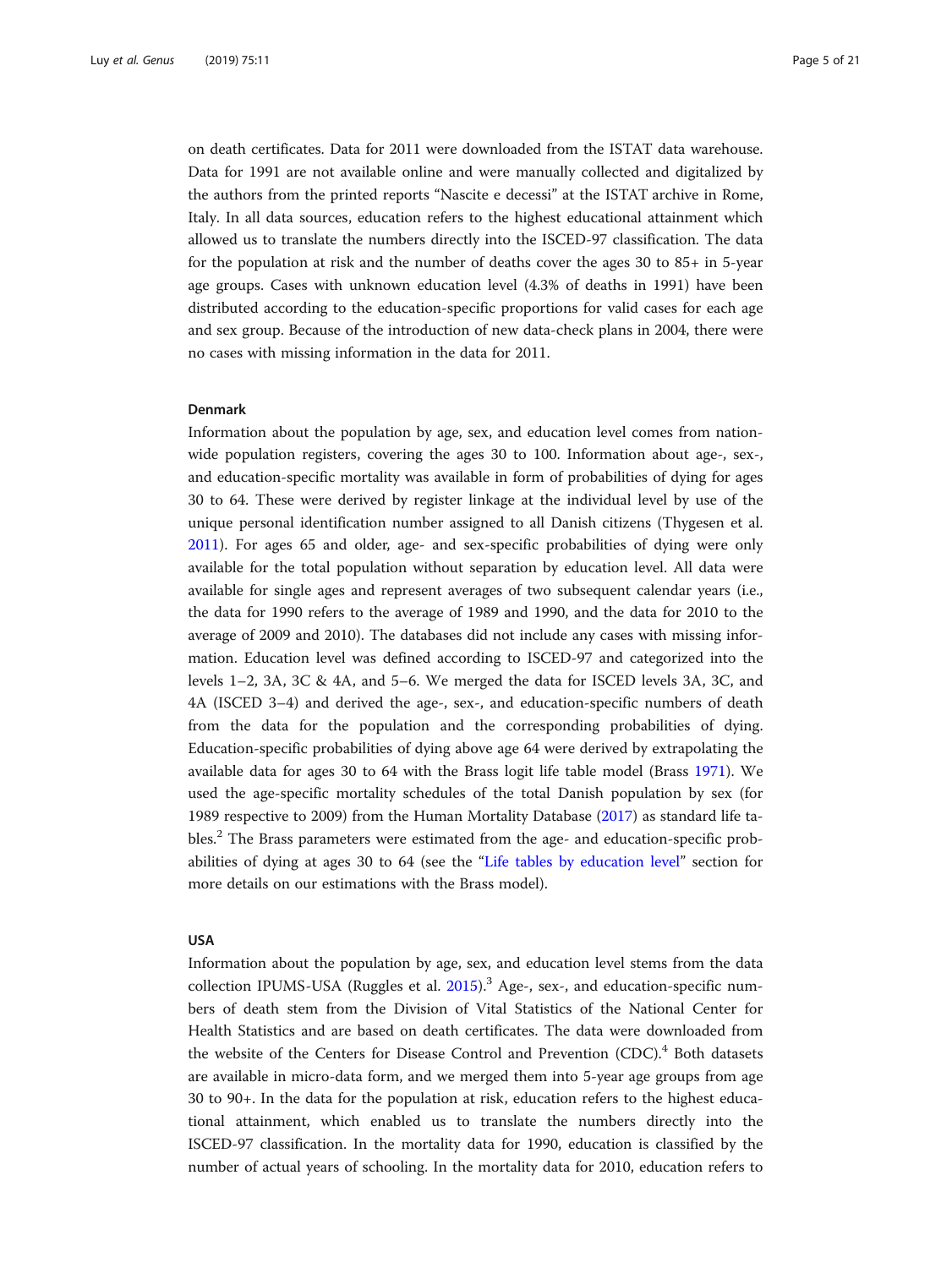<span id="page-5-0"></span>the highest educational attainment as defined in the Revision of the Standard Certificate of Death of the year 2003.<sup>5</sup> Given that not all states have adopted the new classification, the mortality data for 2010 includes both classifications: number of years in school and the highest educational attainment. For the states which used the new regulation, we were able to translate the numbers directly into the ISCED-97 classification. To obtain corresponding education classifications for the deaths of 1990 and for those of 2010 which were still classified by the number of school years, we performed an approximate reclassification into the ISCED-97 system on the basis of the EDATTAIN International Recode of Educational Attainment.<sup>6</sup> Cases with unknown education levels (23.6% of deaths in 1990 and 2.2% of deaths in 2010) were distributed according to the education-specific proportions for valid cases for each age and sex group.

# Methods

As described in the previous section, the characteristics of the underlying data differ between our study populations, e.g., with regard to the construction of the three ISCED education groups. Another important difference concerns the data sources for the education-specific populations at risk and the corresponding number of deaths. Whereas for Denmark both stem from linked population registers, we have different and unlinked data sources for Italy and the USA. Consequently, the estimated education-specific differentials in life expectancy cannot be directly compared between the populations. However, as outlined at the beginning of the "[Data](#page-3-0)" section and later in more detail in the "[Discussion](#page-11-0)" section of this paper, the purpose of this study lies exclusively in the estimation of the relationship between increasing education levels and overall life expectancy. In order to compare results across our study populations, we constructed life tables as basis for the decomposition analysis. Life tables were constructed as consistently as possible in regards to the available data for each study population.

#### Life tables by education level

We constructed abridged period life tables from age 30 for 5-year age groups for the populations of Italy (1991 and 2011), Denmark (1990 and 2010), and the USA (1990 and 2010) on the basis of age-, sex-, and education-specific death rates derived from the data described in the "[Data](#page-3-0)" section. The age-specific fractions of last age interval of life were estimated with the Keyfitz method (Preston et al. [2001](#page-19-0)). In order to get a homogeneous basis for our analysis, we extrapolated all life tables with the Brass logit model (Brass [1971](#page-18-0)) to age 110. The Brass parameters were estimated from the age- and education-specific probabilities of dying at ages 30 to 64 (because of the restriction set by the data for Denmark, see the "[Denmark](#page-4-0)" section). Country- and period-specific life tables from the Human Mortality Database  $(2017)$  $(2017)$  were used as standard.<sup>7</sup> The extrapolated life tables for each sex- and education-specific subpopulation were then used to derive the death rates for the country-specific last open age intervals. These start at different ages as determined by the country-specific availability of data for the living population (see the "[Data](#page-3-0)" section). The basic data on deaths and populations at risk by education levels and the life tables by educational attainment for each country and observation period are available in the Additional file [1](#page-17-0).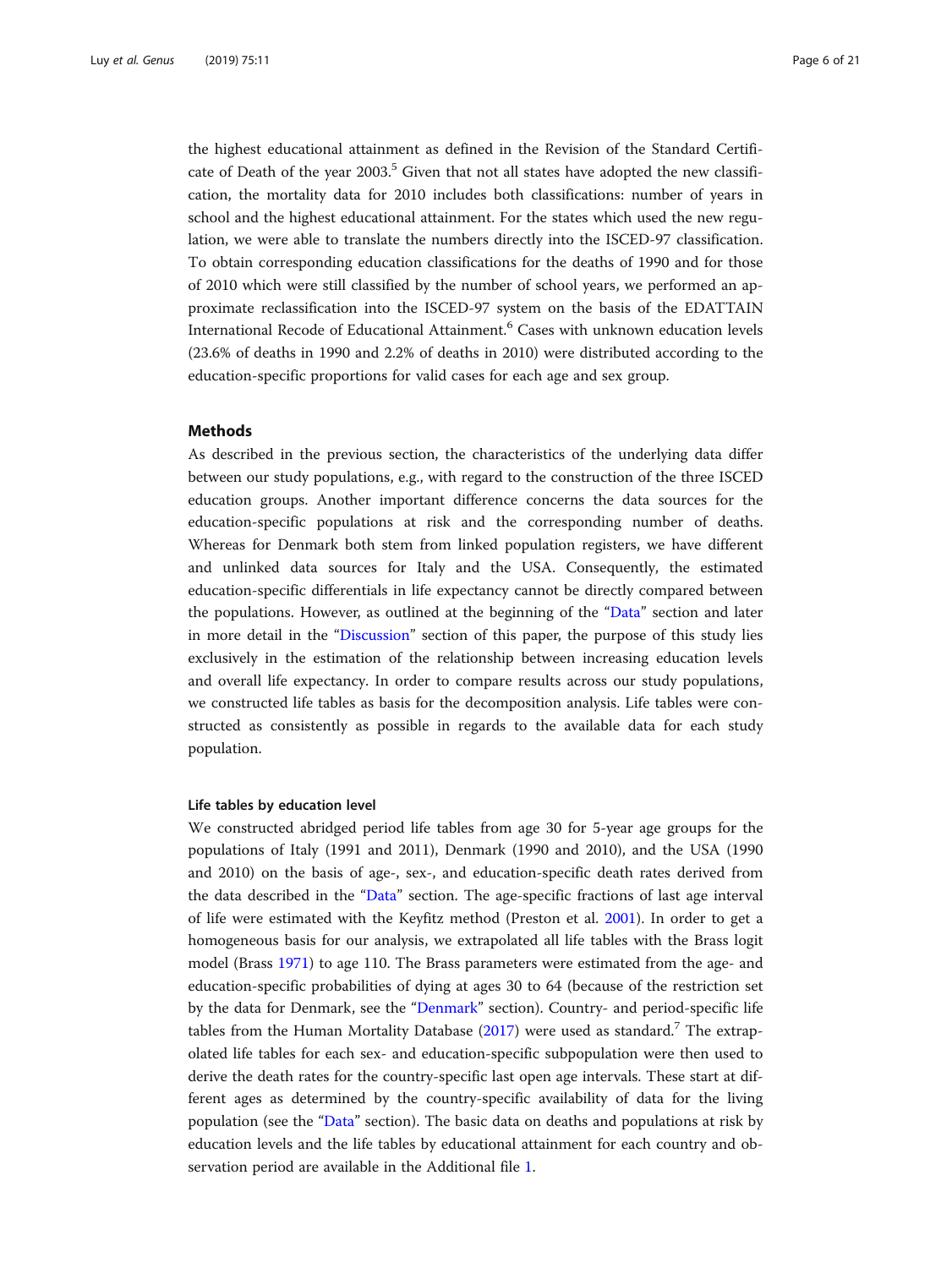#### Decomposition of changes in life expectancy

The central aim of this study is to decompose the changes in life expectancy at age 30  $(e_{30})$  for the total populations of Italy, Denmark, and the USA between around 1990 (time  $t1$ ) and around 2010 (time  $t2$ ) into the contributions of changes in education-specific mortality (M effect) and changes in the populations' educational structure (P effect). The terms are adopted from Shkolnikov et al. ([2006](#page-19-0)) who introduced this specific decomposition approach. Isolating the M and P effects is difficult because they are complexly interrelated. On the one hand, changes in education-specific mortality cause changes in the education-specific structure of the population through increasing or decreasing survival chances. On the other hand, changes in the educational structure of the population affect the corresponding mortality levels because the risk compositions of the education-specific subpopulations are changing, e.g., when a larger proportion of formerly less-educated individuals with higher mortality risks move to higher education levels or vice versa. Between t1 and t2, both changes occur simultaneously with different and varying magnitudes what makes the interrelation even more complex.

Although several approaches have been proposed to decompose the change in the death rates, they all follow the same basic idea of standardization, that is to isolate the effect of changing mortality under constant population composition, or vice versa, the effect of changing composition of the population under constant mortality. The challenging issue is to decide the condition for which mortality and population compositions are standardized for. Three different standards are possible: (1) the conditions prevailing at  $t1$ , (2) the conditions prevailing at  $t2$ , and (3) the average of conditions prevailing at t1 and t2. We used the replacement decomposition technique (Andreev et al. [2002](#page-18-0); Shkolnikov et al. [2003\)](#page-19-0) which estimates the M and P effects on the basis of standard (3). The basic approach of this method is to apply a "[…] stepwise replacement of elements from one vector of age-specific mortality rates by respective elements of another vector" (Andreev et al. [2002](#page-18-0): 500).

In a nutshell, the replacement decomposition technique works as follows. Starting with the original vector of education-specific death rates at  $t_1$ , we estimate  $e_{30}$ . In the first replacement step, the education-specific death rates of the age group  $30-34$  of t1 are substituted by the corresponding death rates of  $t2$ , while the educational structure of the population is kept constant at the level of t1. The difference between the resulting modeled values for  $e_{30}$  at t2 and those of the start year t1 provides an estimate for the M effect of the age group 30–34 on the basis of standard (1). In the second step, the P effect originating from education-specific structural changes in this age group is estimated accordingly by substituting the population's educational structure in age group  $30-34$  of  $t1$  by those of  $t2$ , while the education-specific death rates are kept constant at the level of  $t1$ . These steps are repeated for all possible combinations of age- and education-specific death rates and the population's educational structure until the conditions prevailing at t1 are completely replaced by the corresponding conditions at t2. Then, the procedure is performed equivalently on the basis of standardization procedure (2) for the transition from  $t2$  to  $t1$ through substituting the education- and age-specific death rates and the educational structure at  $t2$  stepwise by those prevalent at  $t1$ .

The different directions across the replacement paths, the subpopulations, and the age schedule cause different combinations of vectors which should be fully considered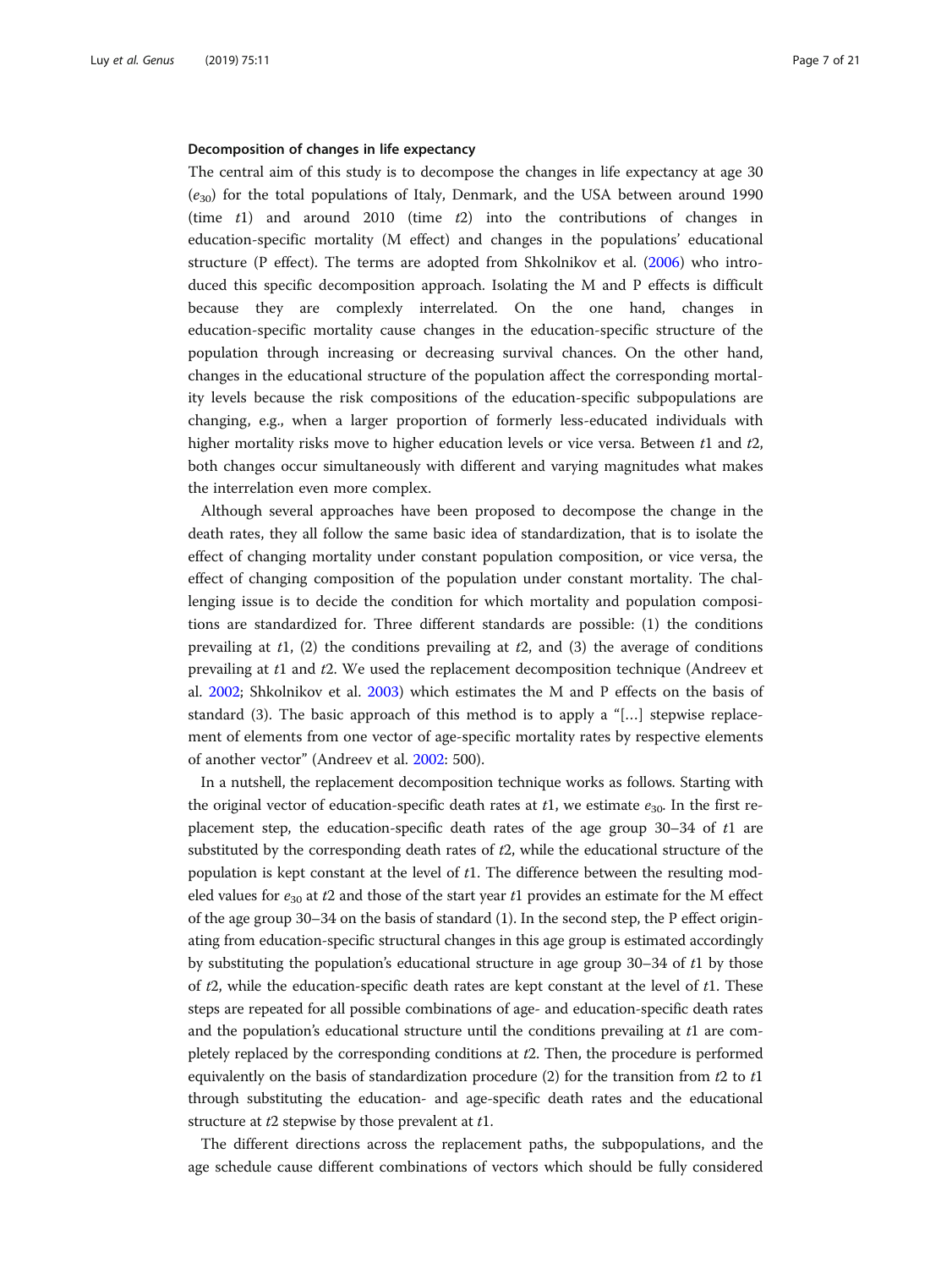<span id="page-7-0"></span>in an ideal decomposition procedure. To avoid the corresponding bulk of calculations, the usually applied strategy is to perform the replacement procedure only from the youngest to the oldest age group. The resulting set of age-specific M and P effects is then summed up to the overall effects and averaged for the results obtained by standards (1) and (2). Consequently, the yielded estimates can be regarded as approximate overall M and P effects, i.e., estimates for the contributions of changes in education-specific mortality (respective contributions of changes in the educational structure of the population) to changing death rates between  $t_1$  and  $t_2$ , when the population's educational structure (respective mortality conditions) remain constant. The particular advantage of the replacement decomposition technique is that the replacement can be performed separately for each education subgroup. This allows a subdivision of the M effect into the individual contributions of education group-specific changes in mortality (more and specific details about the method can be found in Shkolnikov et al. [2006](#page-19-0)). For our analyses, we used the MS Excel macro provided by Andreev and Shkolnikov ([2012](#page-17-0)).<sup>8</sup>

#### Results

Table 1 presents the distribution of and changes in educational attainment at ages 30 and above for Italy, Denmark, and the USA during the study period. Substantial changes have been made in educational attainment levels in these countries between 1990 and 2010. The proportion of the population with low education strongly declined, and consequently, there were large increases of the proportions in the medium and high education categories. Italy had massive shifts particularly between the low and medium levels, while the proportion of highly educated people increased somewhat less. Denmark experienced similar decreases at the low education level but with more distinct differences between women and men. In contrast to Italy, the high education

| <b>Table 1</b> Proportion (in percent) of populations aged 30 years and above by education level for |  |
|------------------------------------------------------------------------------------------------------|--|
| Italy (1991–2011), Denmark (1990–2010), and the USA (1990–2010), stratified by gender                |  |

|            | Italy (1991-2011) |         |        |         | Denmark (1990-2010) |         | USA (1990-2010) |        |         |
|------------|-------------------|---------|--------|---------|---------------------|---------|-----------------|--------|---------|
|            | Low               | Med     | High   | Low     | Med                 | High    | Low             | Med    | High    |
| Men        |                   |         |        |         |                     |         |                 |        |         |
| 1990/91    | 75.9              | 17.6    | 6.5    | 48.6    | 35.0                | 16.4    | 21.7            | 54.7   | 23.6    |
| 2010/11    | 53.8              | 34.0    | 12.2   | 29.6    | 43.9                | 26.5    | 13.3            | 57.9   | 28.8    |
| Difference | $-22.1$           | $+16.4$ | $+5.7$ | $-19.0$ | $+8.9$              | $+10.1$ | $-8.4$          | $+3.2$ | $+5.2$  |
| Women      |                   |         |        |         |                     |         |                 |        |         |
| 1990/91    | 81.8              | 14.3    | 3.9    | 62.7    | 23.4                | 13.9    | 22.9            | 60.1   | 17.0    |
| 2010/11    | 56.8              | 30.7    | 12.5   | 35.0    | 36.3                | 28.7    | 12.4            | 60.4   | 27.2    |
| Difference | $-25.0$           | $+16.4$ | $+8.6$ | $-27.7$ | $+12.9$             | $+14.8$ | $-10.5$         | $+0.3$ | $+10.2$ |
| Both sexes |                   |         |        |         |                     |         |                 |        |         |
| 1990/91    | 79.0              | 15.8    | 5.2    | 55.9    | 29.0                | 15.1    | 22.4            | 57.6   | 20.0    |
| 2010/11    | 55.4              | 32.2    | 12.4   | 32.3    | 40.1                | 27.6    | 12.8            | 59.2   | 28.0    |
| Difference | $-23.6$           | $+16.4$ | $+7.2$ | $-23.6$ | $+11.1$             | $+12.5$ | $-9.6$          | $+1.6$ | $+8.0$  |

Source: authors' own calculations; the data sources for the three populations can be found in the "[Data](#page-3-0)" section Notes: Low education includes the International Standard Classification of Education (ISCED-97) levels 0 (pre-primary education), 1 (primary education or first stage of basic education), and 2 (lower secondary education); medium education includes the levels of 3 (upper secondary education) and 4 (post-secondary non-tertiary education); high education refers to the levels of 5 (first stage of tertiary education) and 6 (second stage of tertiary education). Differences are given in percentage points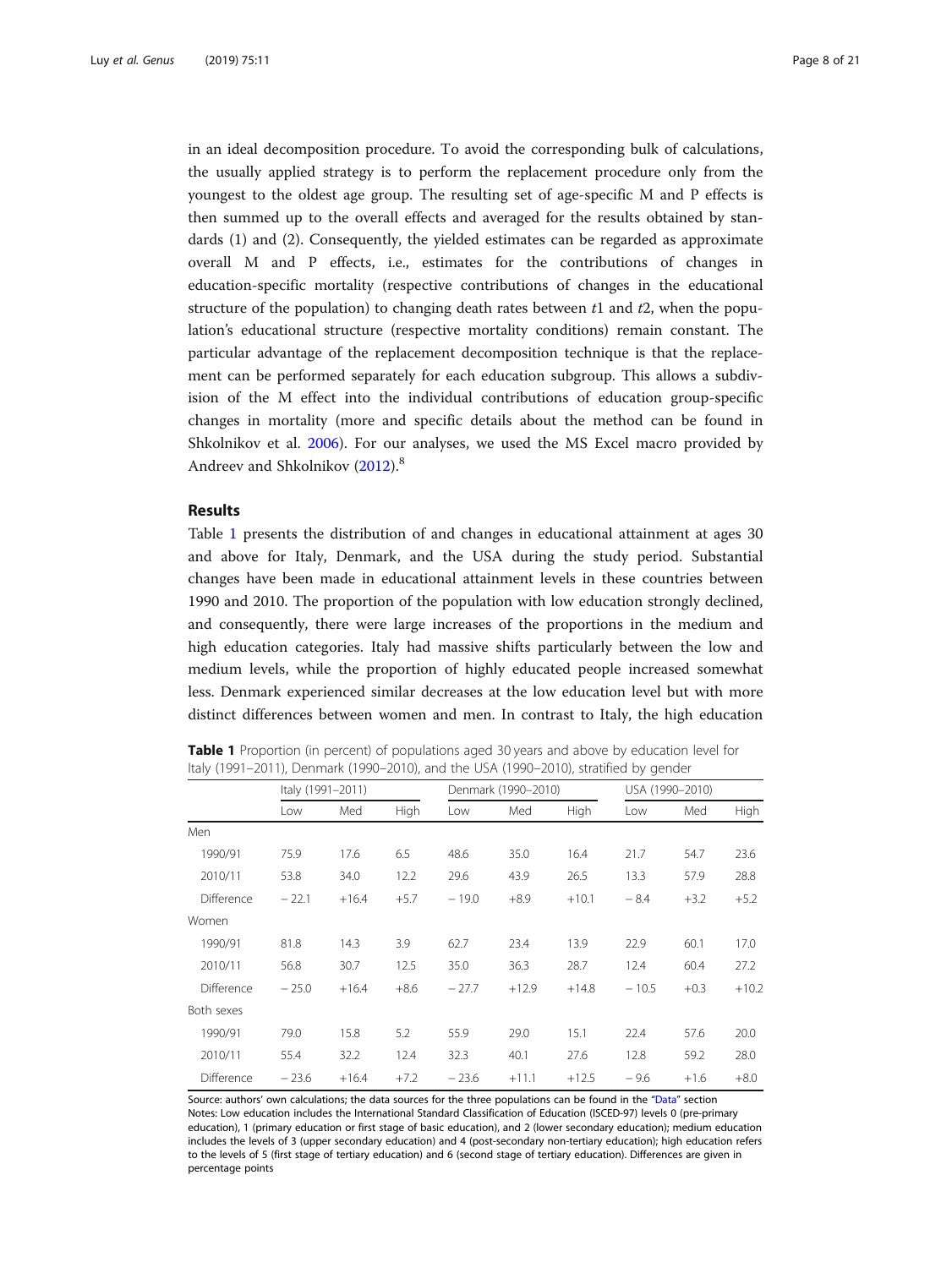<span id="page-8-0"></span>category increased more than the medium category in both sexes. Partly due to starting from a higher level, the USA saw considerably smaller increases in the education levels over the same period. Nonetheless, the share of those with low educational attainment also declined during the study period, while the proportion of medium education level changed only slightly. Hence, the shift in education level occurred primarily at the extreme ends of low and high education levels. Despite these increases in education levels in all three countries, large proportions of the populations still remained in the low education groups, mostly concentrated in the older ages. In the most recent observation years, 55.4% of the Italian population had less than upper secondary education, and the respective figures are 32.3% in Denmark and 12.8% in the USA.

Table 2 summarizes how life expectancy at age 30  $(e_{30})$  increased during the 20 years of observation and how it varied by education group in the three countries. For the total populations,  $e_{30}$  increased by 4.4 years in Italy, 3.6 years in Denmark, and 2.8 years in the USA. In all populations, there was a clear gradient in  $e_{30}$  by level of education. Those with high education had the highest life expectancy, followed by medium and low education groups (except for Italian women in 1991 and the total Italian population in 2011). Two points are worth emphasizing. First, the pattern of impact of education on life expectancy was different among countries. In Italy, the largest gap in  $e_{30}$  existed between the low education level and the two others, suggesting that completion of upper secondary education was a mortality threshold in the Italian population during the 1990s and 2000s. By contrast, tertiary education seems to have been the key to life expectancy improvements in the USA: differences between medium and high education were larger than those between medium and low education. Denmark shows the smallest inequalities across education groups, albeit with more notable sex differences in the highest education category. Second, educational differences in  $e_{30}$  have widened over time in most cases. The differentials between high and low education groups were consistently larger in more recent years for both sexes in all three countries. Increases can be observed between medium and low education as well, though the extent of

|            | Italy (1991-2011) |        |        | Denmark (1990-2010) |        |        |        | USA (1990-2010) |        |        |        |             |
|------------|-------------------|--------|--------|---------------------|--------|--------|--------|-----------------|--------|--------|--------|-------------|
|            | Total             | Low    | Med    | High                | Total  | Low    | Med    | High            | Total  | Low    | Med    | <b>High</b> |
| Men        |                   |        |        |                     |        |        |        |                 |        |        |        |             |
| 1990/91    | 45.5              | 44.7   | 49.1   | 51.4                | 43.4   | 42.2   | 43.5   | 46.3            | 44.2   | 41.7   | 43.7   | 47.1        |
| 2010/11    | 50.6              | 48.3   | 56.1   | 56.3                | 47.6   | 44.6   | 47.8   | 50.8            | 48.0   | 43.2   | 47.2   | 52.6        |
| Difference | $+5.1$            | $+3.6$ | $+7.0$ | $+4.9$              | $+4.2$ | $+2.4$ | $+4.3$ | $+4.5$          | $+3.8$ | $+1.5$ | $+3.5$ | $+5.5$      |
| Women      |                   |        |        |                     |        |        |        |                 |        |        |        |             |
| 1990/91    | 51.5              | 51.2   | 56.1   | 55.4                | 48.6   | 47.9   | 47.7   | 51.6            | 50.3   | 49.5   | 49.8   | 51.5        |
| 2010/11    | 55.1              | 53.8   | 60.4   | 60.5                | 51.5   | 49.1   | 52.8   | 54.4            | 52.2   | 48.8   | 51.9   | 55.3        |
| Difference | $+3.6$            | $+2.6$ | $+4.3$ | $+5.1$              | $+2.9$ | $+1.2$ | $+5.1$ | $+2.8$          | $+1.9$ | $-0.7$ | $+2.1$ | $+3.8$      |
| Both sexes |                   |        |        |                     |        |        |        |                 |        |        |        |             |
| 1990/91    | 48.6              | 48.1   | 52.3   | 52.6                | 46.0   | 45.2   | 45.3   | 48.7            | 47.4   | 45.5   | 47.0   | 49.0        |
| 2010/11    | 53.0              | 51.2   | 58.1   | 57.9                | 49.6   | 47.0   | 49.7   | 52.8            | 50.2   | 45.8   | 49.7   | 53.8        |
| Difference | $+4.4$            | $+3.1$ | $+5.8$ | $+5.3$              | $+3.6$ | $+1.8$ | $+4.4$ | $+4.1$          | $+2.8$ | $+0.3$ | $+2.7$ | $+4.8$      |

**Table 2** Life expectancy at age 30 ( $e_{30}$ ) for Italy (1991–2011), Denmark (1990–2010), and the USA (1990–2010), stratified by education and gender

Source: authors' own calculations; the data sources for the three populations can be found in the "[Data](#page-3-0)" section Note: Decimals may be adjusted to make differences fit to results of decomposition in Table [3](#page-9-0)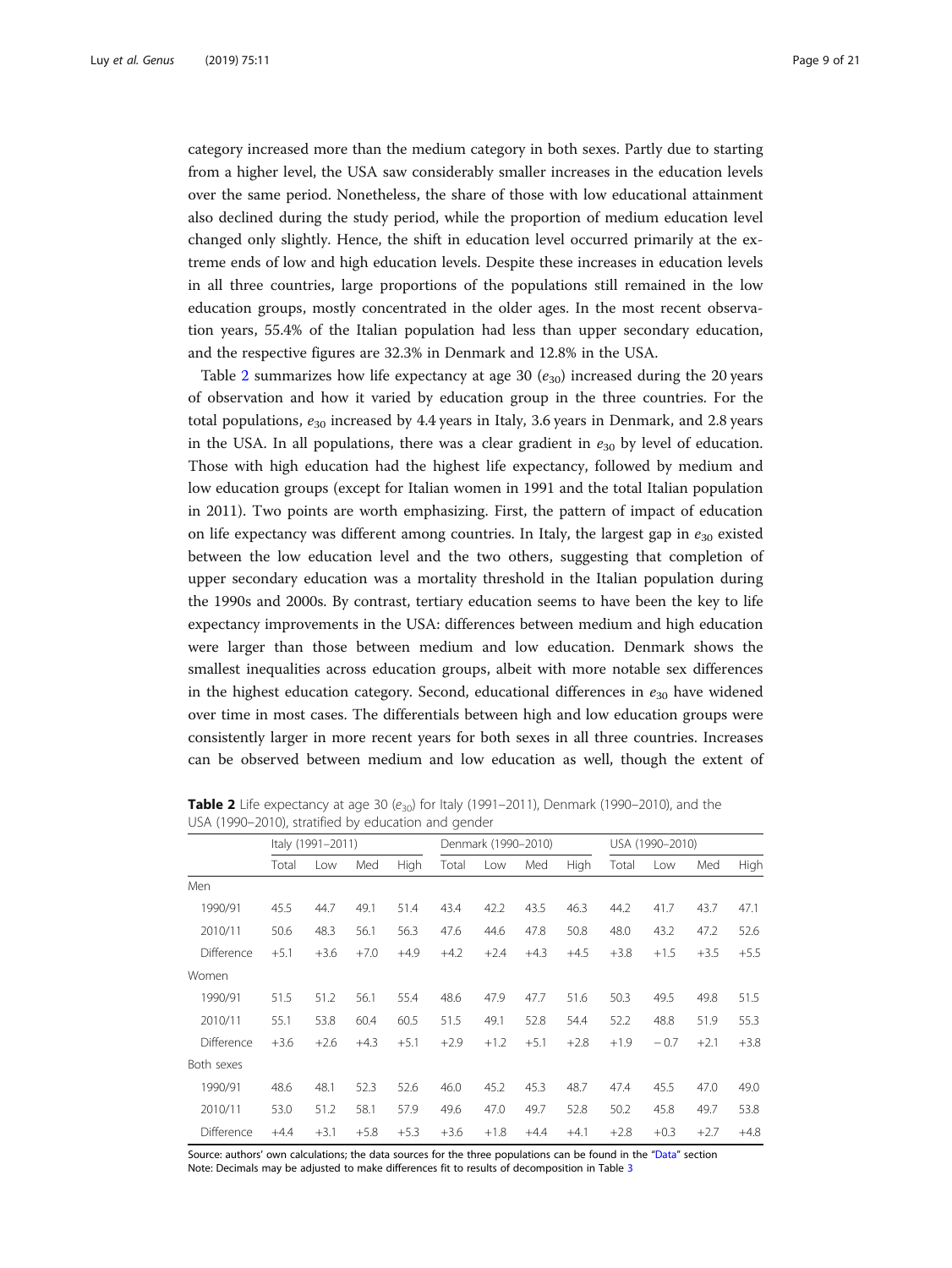<span id="page-9-0"></span>changes compared to those between low and high education differed between populations and sexes. The only exceptions are the decreasing differences between high and medium education among men and the total population in Italy, and among women in Denmark.

Results from the decomposition analyses are summarized in Table 3 and in Figs. [1](#page-10-0) and [2](#page-10-0). It becomes apparent that improvements in  $e_{30}$  were driven primarily by the M effect caused by decreasing education-specific death rates. The M effect was responsible for 80.9% of the total gain in  $e_{30}$  in the USA, for 80.1% in Italy, and for 75.6% in Denmark. As expected, the pattern of the M effect broken down into specific education categories was not uniform across countries. In Italy, most of the M effect was caused by the low education group, resulting in a 61.5% increase in  $e_{30}$  of the total population between 1991 and 2011 (57.9% for men; 67.7% for women). In the USA, the mortality reductions in the medium education category made the largest contribution to the increase in  $e_{30}$  (51.5% for the total population; 48.4% for men; 62.5% for women). The low education group contributed least to increasing life expectancy in the USA. Among women, the contribution was even negative due to the decrease of  $e_{30}$  between 1990 and 2010 (see Table [2\)](#page-8-0). In Denmark, no specific education group dominated the mortality decline. The highest contribution originated from the low education level

Table 3 Contributions of changes in mortality (M effect) and populations' educational structure (P effect) to differences in life expectancy at age 30 ( $e_{30}$ ) for Italy (1991–2011), Denmark (1990–2010), and the USA (1990–2010), stratified by gender

|                                     | Italy |         | Denmark |         | <b>USA</b> |         |  |
|-------------------------------------|-------|---------|---------|---------|------------|---------|--|
|                                     | Years | Percent | Years   | Percent | Years      | Percent |  |
| Men                                 |       |         |         |         |            |         |  |
| Total difference in $e_{30}$        | 5.1   | 100.0   | 4.2     | 100.0   | 3.8        | 100.0   |  |
| M effect (mortality)                | 4.0   | 78.8    | 3.2     | 78.1    | 3.2        | 83.6    |  |
| Low education                       | 2.9   | 57.9    | 1.4     | 34.6    | 0.3        | 8.6     |  |
| Medium education                    | 0.8   | 15.9    | 1.2     | 28.3    | 1.9        | 48.4    |  |
| High education                      | 0.3   | 5.0     | 0.6     | 15.2    | 1.0        | 26.6    |  |
| P effect (structure)                | 1.1   | 21.2    | 1.0     | 21.9    | 0.6        | 16.4    |  |
| Women                               |       |         |         |         |            |         |  |
| Total difference in e <sub>30</sub> | 3.6   | 100.0   | 2.9     | 100.0   | 1.9        | 100.0   |  |
| M effect (mortality)                | 2.9   | 80.4    | 1.8     | 60.5    | 1.5        | 79.0    |  |
| Low education                       | 2.4   | 67.7    | 0.8     | 26.4    | $-0.2$     | $-10.0$ |  |
| Medium education                    | 0.3   | 8.9     | 0.7     | 23.1    | 1.2        | 62.5    |  |
| High education                      | 0.2   | 3.8     | 0.3     | 11.0    | 0.5        | 26.5    |  |
| P effect (structure)                | 0.7   | 19.6    | 1.1     | 39.5    | 0.4        | 21.0    |  |
| Both sexes                          |       |         |         |         |            |         |  |
| Total difference in $e_{30}$        | 4.4   | 100.0   | 3.6     | 100.0   | 2.8        | 100.0   |  |
| M effect (mortality)                | 3.5   | 80.1    | 2.7     | 75.6    | 2.3        | 80.9    |  |
| Low education                       | 2.7   | 61.5    | 1.2     | 33.4    | 0.0        | 1.3     |  |
| Medium education                    | 0.6   | 13.5    | 1.0     | 27.1    | 1.5        | 51.5    |  |
| High education                      | 0.2   | 5.1     | 0.5     | 15.1    | 0.8        | 28.1    |  |
| P effect (structure)                | 0.9   | 19.9    | 0.9     | 24.4    | 0.5        | 19.1    |  |

Source: authors' own calculations; the data sources for the three populations can be found in the "[Data](#page-3-0)" section Note: Results in percent are derived from exact changes (in years) and may not correspond to percentages of rounded values; decimals may be adjusted to add up to total values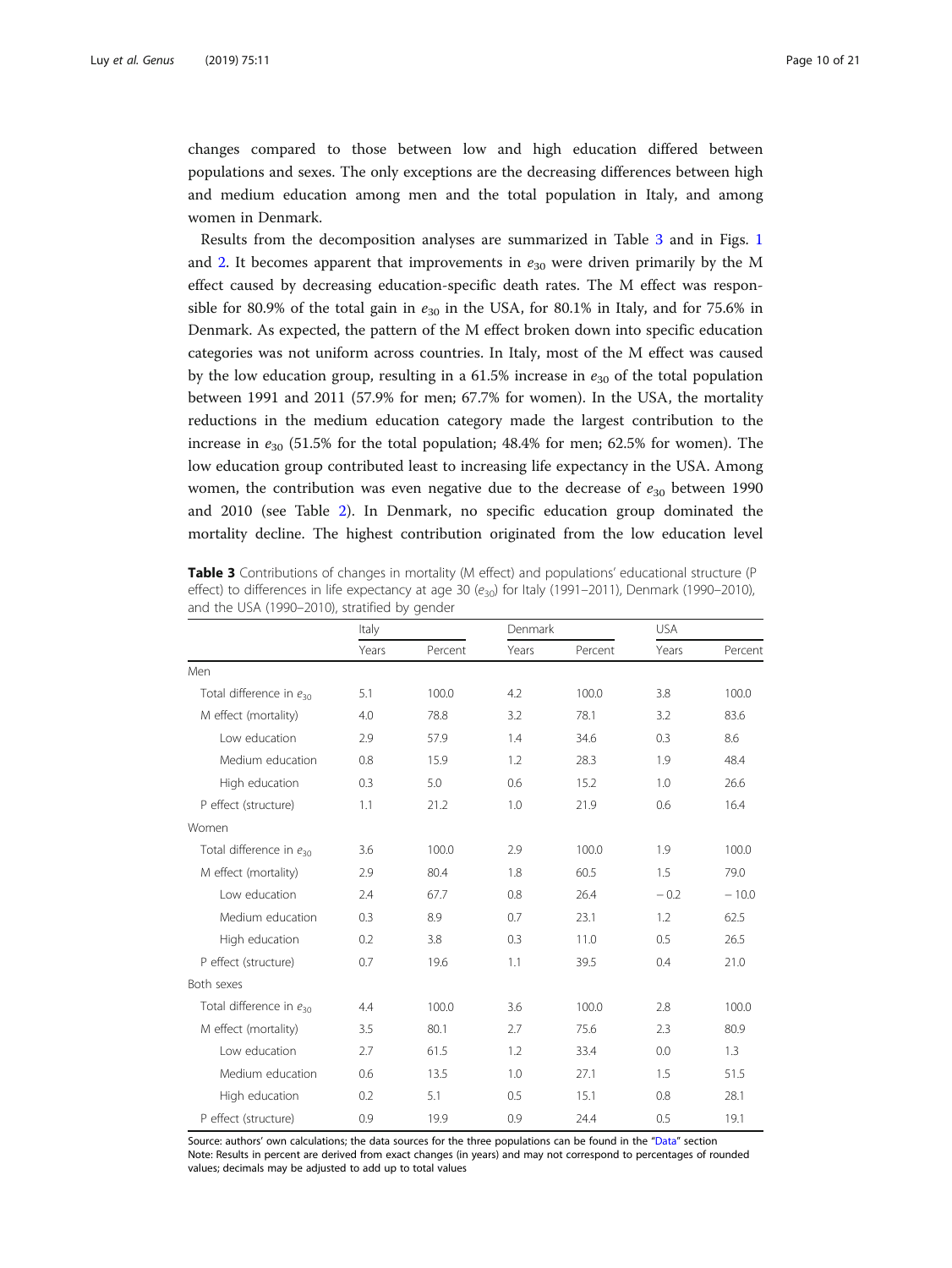<span id="page-10-0"></span>

(33.4% for the total population; 34.6% for men; 26.4% for women), but the contribution of the medium education level was not much smaller (27.1% for the total population; 28.3% for men; 23.1% for women). The contribution of mortality declines in the high education level ranged from 3.8% among Italian women to 28.1% in the total population of the USA.

While the most powerful contributor to increasing life expectancy was the effect of decreasing mortality within education groups, the changing educational structure of the populations also contributed substantially to the increase in  $e_{30}$  in all three countries (see Fig. 1). In Italy and Denmark, the structural change in the populations accounted for approximately 1 year of the increases in  $e_{30}$  between around 1990 and 2010, and in the USA for about half a year. The smaller absolute increase attributable

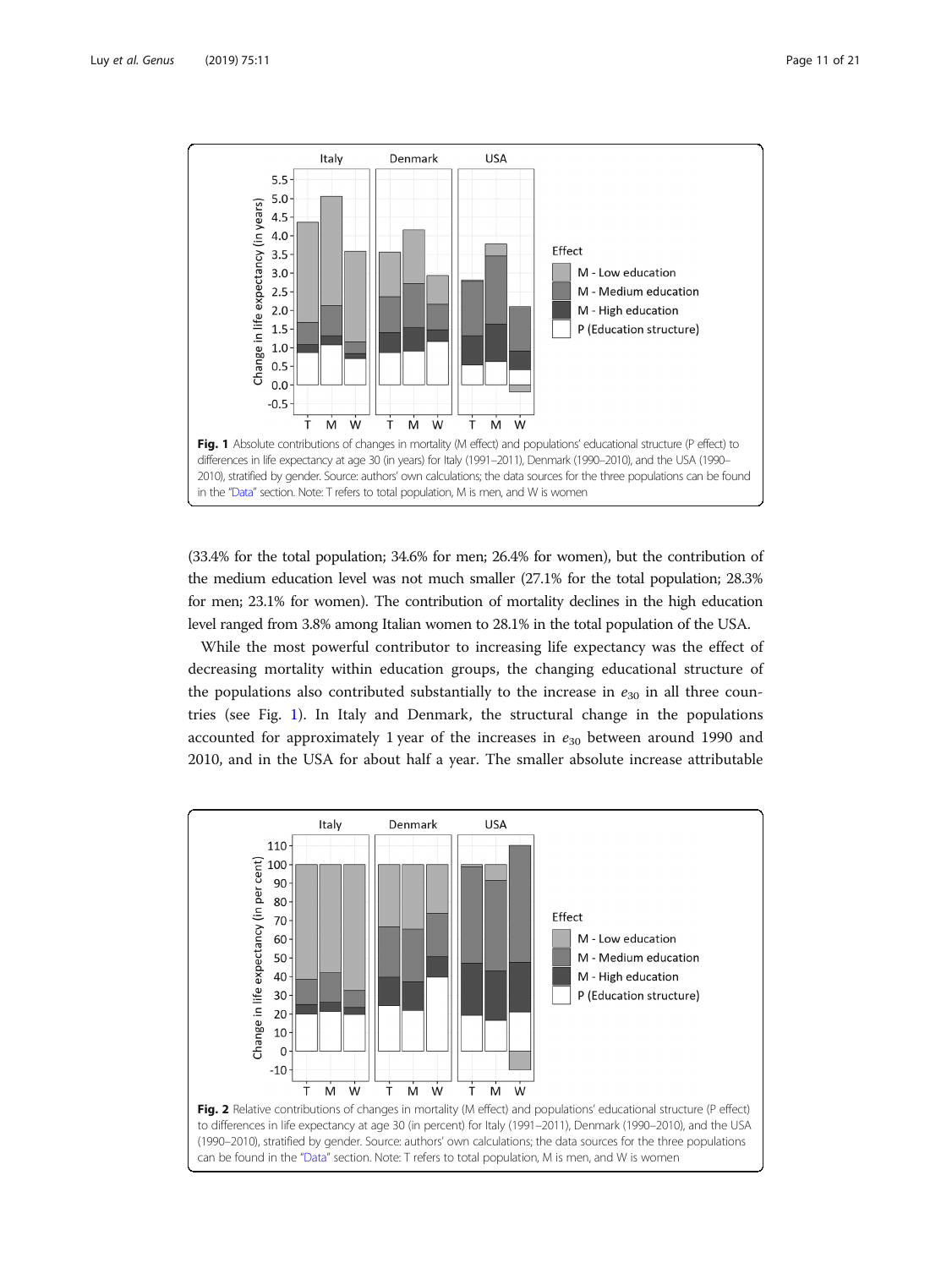<span id="page-11-0"></span>to the P effect in the USA can be primarily explained by the smaller overall increase in life expectancy (see Table [2](#page-8-0)). When looking at the relative contributions, the effect of changes in the educational structure on changes in  $e_{30}$  was of similar magnitude in all three populations: 19.1% in the USA, 19.9% in Italy, and 24.4% in Denmark.

As shown in Table [3](#page-9-0) and Fig. [2](#page-10-0), the relative effects are also similar across the male and female populations in all three countries. The only outlier is Danish women where the effect of changing educational composition on increasing life expectancy was particularly high, accounting for almost 40% of the change in  $e_{30}$  between 1990 and 2010. This reflects the fact that of all analyzed populations, Danish women experienced the greatest shifts in educational structure during our study period, with the largest decrease in the proportion of less educated and the largest increase in the proportion of highly educated individuals (see Table [1](#page-7-0)). Overall, these results illustrate the substantial contributions of progress in educational attainment to the improvements in life expectancy between 1990 and 2010 in all three countries, in addition to all the other forces leading to decreasing overall mortality.

#### **Discussion**

#### Methodological and conceptual issues

Several technical notes are in order. We performed a series of sensitivity analyses to test whether, and to what extent, our results are affected by the definition used for education levels, the restriction of the decomposition to changes between a start and an end year of a defined observation period, the chosen observation period itself, and the decomposition technique applied. With regard to the latter issue, we tested an alternative approach developed by Das Gupta ([1993\)](#page-18-0) which combines the classic age decomposition of a change in life expectancy (Andreev [1982;](#page-17-0) Pressat [1985](#page-19-0)) with the general method for decomposing differences between rates (Das Gupta [1978\)](#page-18-0). We compared the results of this method with those derived with the replacement decomposition technique on the basis of the correlation coefficients for the estimated age-specific M and P effects. All coefficients were positive and close to 1.0, the minimum value being 0.9883 for the M effect of medium-educated women in Denmark. Thus, both methods do not differ with regard to the direction of the estimated effects and they vary only marginally with regard to their magnitudes.

Further, we tested to what extent different definitions of education levels affect the results of our study. We did this with the data for Italy by performing the analysis on the basis of different classifications of education, including a narrower definition of low education (ISCED 0–1) and a broader definition of medium education (ISCED 2–4) as well as the use of four education classes (ISCED  $0-1$ ,  $2-3$ ,  $4$ ,  $5-6$ ). In all cases, the estimated P effects went in the same direction but were larger than in the presented data based on the conventional three education classes (ISCED 0–2, 3–4, 5–6). Note that if a continuous underlying relationship between length of education and level of life expectancy is assumed, then any categorization into discrete education categories will necessarily result in an underestimation of the P effect. This underestimation gets the stronger the smaller the number of categories is and the broader the education ranges they cover. If over time the average length of education within, e.g., the middle category of education increases, this would also lead to an increase in the life expectancy of the people belonging to this category. Under the three-category-framework, this increase in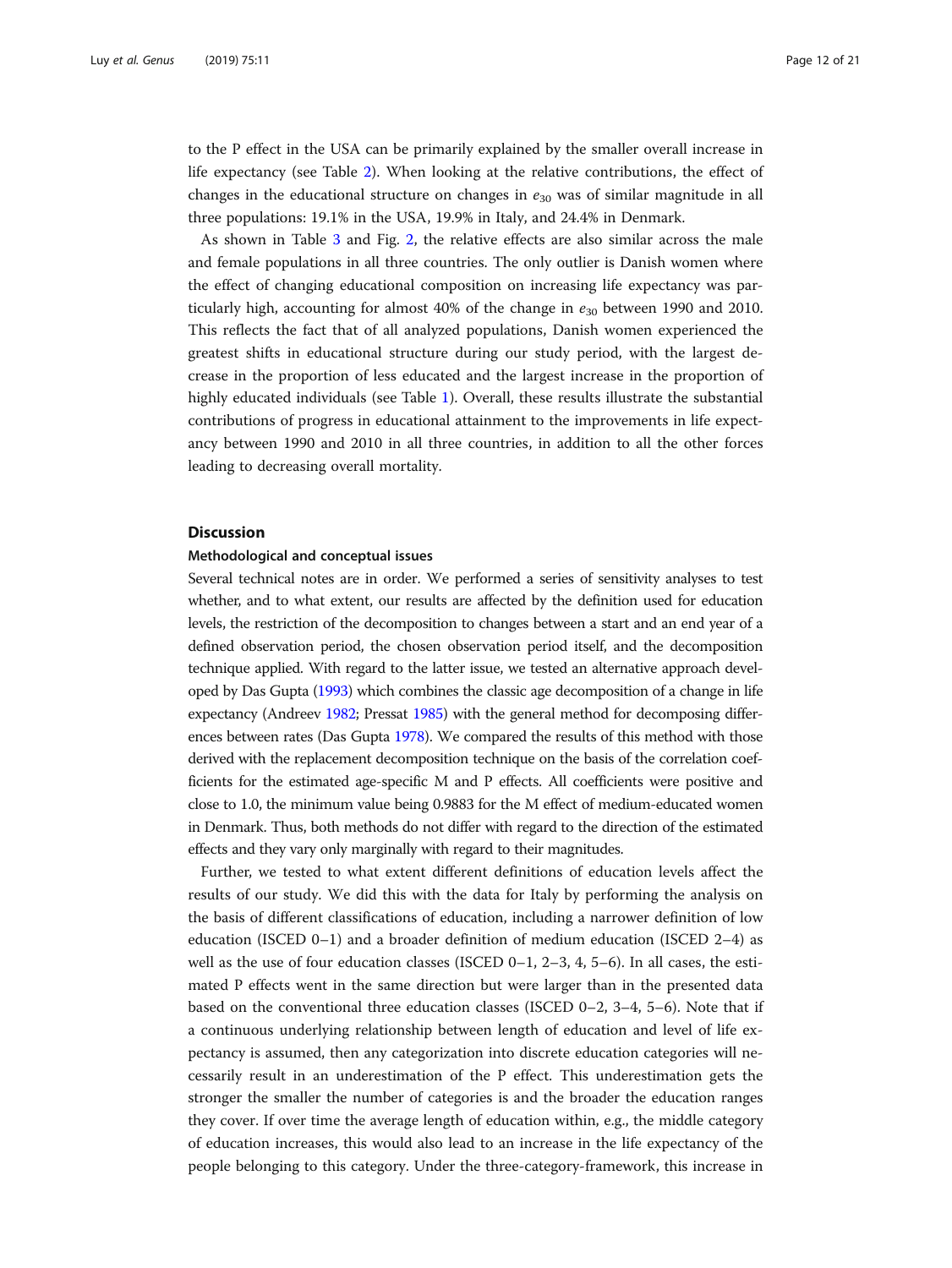life expectancy would, however, not be classified as an education effect but rather as an exogenous mortality decline effect. If, on the other hand, the middle education category would be split into two, part of this improvement in both education and life expectancy would result in more people moving from the lower middle to the upper middle education category and the resulting life expectancy increase would result in a stronger P effect. The above mentioned results of the sensitivity analysis with four education categories clearly confirm this pattern. More generally, it can be said that the larger the number of education categories—i.e., the more closely it reflects the likely continuous underlying relationship—the larger will be the effect attributed to P.

The data for Italy also allowed us to carry out the decomposition for the 30-year period from 1981 to 2011. This analysis yielded basically identical outcomes in terms of the relative contribution of the increasing education level to rising life expectancy. Finally, a year-by-year decomposition with annual data for Denmark revealed that the P effect builds up gradually and shows less fluctuations than the M effect, indicating that our conclusions with regard to the effect of populations' changing educational structure on changing life expectancy are not affected by the direct decomposition of changes between the start and the end year of the study period.

Life tables derived from different data sources for deaths and population at risk as done in the present study for Italy and the USA always entail the risk of a numerator-denominator bias (Sorlie and Johnson [1996](#page-19-0)). Note that our study focuses on the estimation of the association of increasing education levels with overall life expectancy. Our data are period life tables which model what would happen to a population if a given set of mortality conditions were experienced: the empirical data are an approximate reflection of actual conditions. Therefore, it is most important to estimate for each population education-specific death rates for the start and end years with the same methodological approach, what was only possible in the performed manner. Yet, it seems unlikely that our conclusions are influenced by this issue as well as by possible inaccuracies in the reporting of education levels and our imputation strategy for missing data. Regarding the latter, it is likely that our proportional redistribution of deaths with unknown education level on the basis of the deaths with information about education leads to a slight underestimation of the  $P$  effect.<sup>9</sup> There might be further sources for bias connected to some other technical and conceptual issues (see Jasilionis and Shkolnikov [2016\)](#page-18-0), but we expect these to be of only minor relevance for the studied populations and the quality of the underlying data.

In sum, the sensitivity analyses suggest that none of these methodological and technical issues affected the conclusions of this study, and that the presented magnitude of the P effect is rather conservative. It is important to note, however, that the estimated life expectancy by education level cannot be compared across the studied populations because of differences in the underlying data characteristics as described in the "[Data](#page-3-0)" section. For the same reason, our levels of education-specific life expectancy can differ from other studies which use different data for the same populations. In fact, our estimates for life expectancy at age 30 by education level provide larger inequalities between the highest and lowest education levels than comparable data from EUROSTAT or OECD (Corsini [2010;](#page-18-0) Murtin et al. [2017](#page-19-0)). These deviations are strongest for the populations from Italy and the USA, what indicates that our use of unlinked data leads to an overestimation of differences in life expectancy compared to linked data.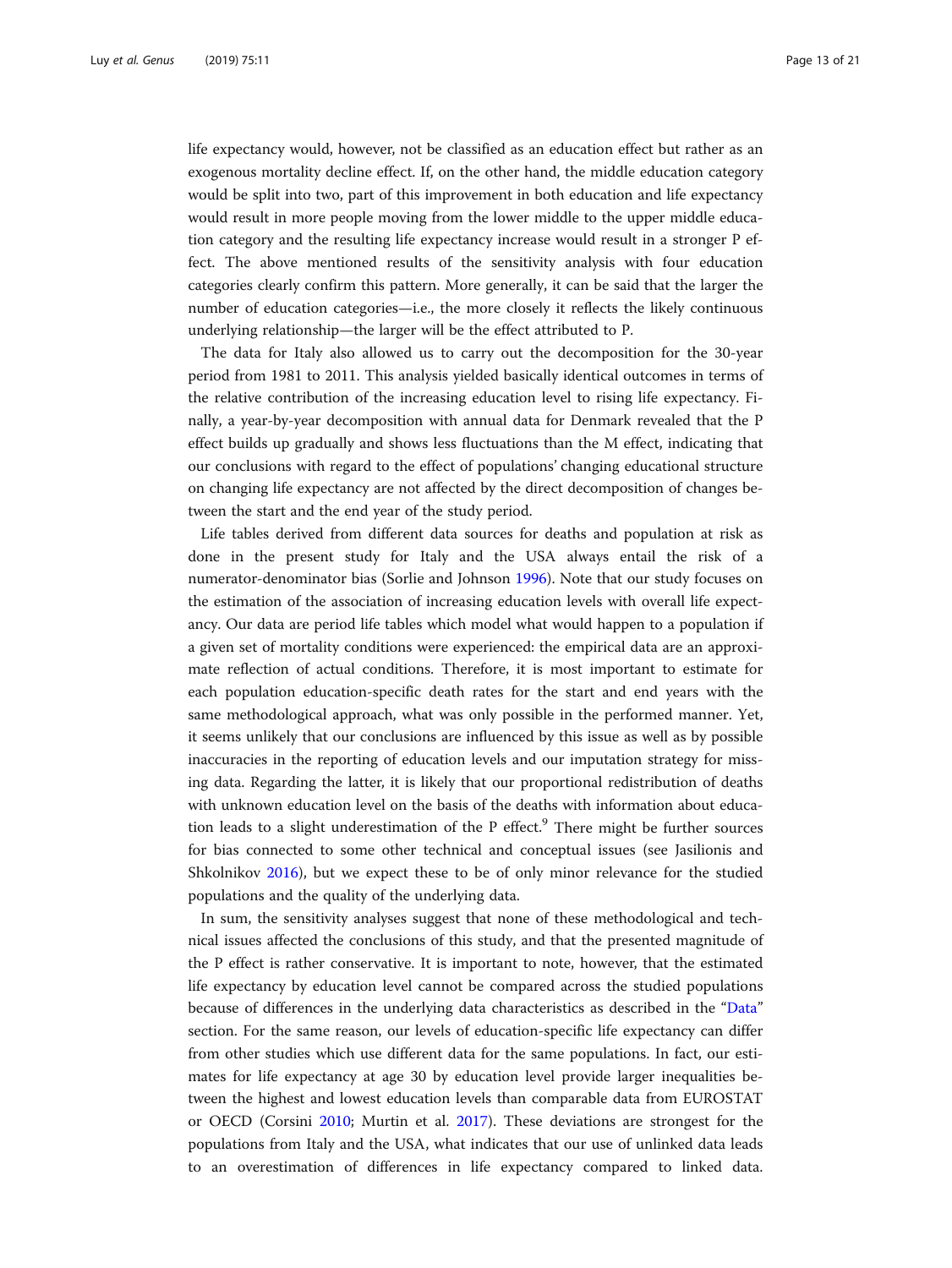However, linked data were only available for population subsamples for our earlier observation period. Given that we gave priority to use data that covers the total populations, we could not avoid the use of unlinked data for Italy and the USA. For estimating maximum precise levels of education-specific differences in mortality, such a linkage is preferable to our analysis based on independent data sources for the education-specific risk populations and numbers of death by age (see also Valkonen [2006](#page-20-0)).

#### Summary of findings

This study examined the extent to which changes in the educational structure are related to changes in life expectancy at age 30 in Italy (1991–2011), Denmark (1990– 2010), and the USA (1990–2010). We used the same analytical strategy as Shkolnikov et al. [\(2006\)](#page-19-0) and Jasilionis et al. ([2007](#page-18-0)) to decompose changes in life expectancy at age 30 into the effects of education-specific mortality changes (M effect) and the effects of changes in the populations' educational structure (P effect). The present study improves upon prior research by (1) testing the association between changes in the educational structure of the populations and changes in life expectancy at adult ages, (2) utilizing data from three different countries which markedly differ in terms of populations' health status and education profile, and (3) including more recent years in the analyses. Our findings contribute to the debate about the role of educational attainment in changing population health status.

Three main findings emerge from our analyses. First, there were considerable changes in the educational composition in all three countries during the study period. The proportion of those with low educational attainment decreased, while the proportion of medium and highly educated individuals increased. There were particularly large increases in Italy and Denmark. Second, life expectancy was distributed in a graded fashion across education groups. Life expectancy was highest for those who had more than high school education, followed by those with medium and low educational attainment levels. Importantly, the gap in  $e_{30}$  between the highest and lowest educational levels increased over the two decades of our study period. Third, the results from decomposition analysis show that the structural change in education accounted for a substantial proportion of improvements in overall life expectancy in all three countries. Specifically, we found that populations' changes in educational attainment explained between around 15% (men in the USA) and approximately 40% (women in Denmark) of the increases in life expectancy at age 30 between 1990 and 2010.

#### Interpretation of findings

The present study provides some extension of our understanding of the mechanisms behind recent improvements in life expectancy. Prior research has tended to focus on medical advancements, in particular developments in the screening, treatment, and prevention of cardiovascular diseases, as major contributors to improved population health (Mackenbach et al. [1988](#page-19-0); Vallin and Meslé [2004](#page-20-0); Wilmoth [2000](#page-20-0)). Our results demonstrate the additional importance of education in this process. As described in the fundamental social causes of health inequalities theory, education helps individuals to develop health-related resources, allowing highly educated people to enjoy longer and healthier lives (Link and Phelan [1995\)](#page-19-0). When new health technologies are developed, it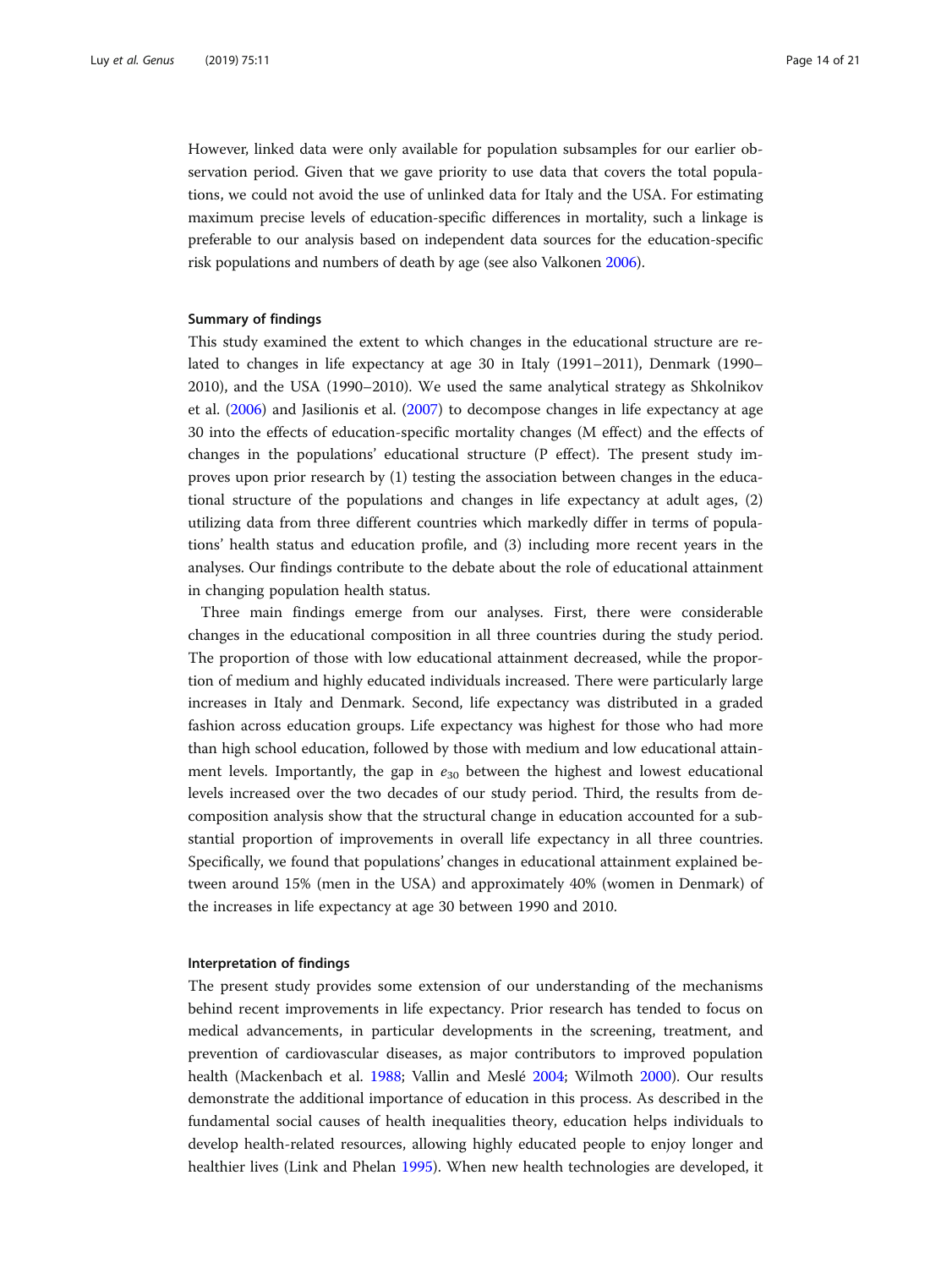is likely that people with higher education use resources they own, namely money, knowledge, prestige, power and beneficial social connections, to gain access to life-saving innovations.

The presented findings contain also some policy implications. For instance, they provide support for previous studies which suggested to consider education policy within the framework of health policy (e.g., Lleras-Muney [2005;](#page-19-0) Schoeni and Ofstedal [2010](#page-19-0); Stringhini et al. [2017](#page-19-0)). The Millennium Development Goals (MDGs) sought to achieve universal primary education, with a special focus on less-developed countries. The post-MDGs international development agenda, Sustainable Development Goals (SDGs), also includes goals related to education, such as ensuring inclusive and equitable quality of education and lifelong learning for all. The present findings suggest that these efforts not only contribute to the expansion of mass education but are likely to lead also to reductions in mortality and an increase in populations' life expectancy.

Building on this conclusion, the findings of our study add also insights into the discussion about the future of human longevity. Two major lines of thought have developed in recent years, which are referred to as "optimistic" and "pessimistic" (see Caselli et al. [2014](#page-18-0) for details). In principle, both perspectives agree that mortality will continue to decrease. They differ, however, in their opinions on the time course and magnitude of these improvements. According to the pessimists, future progress will be smaller than in the past because the eradication of infectious diseases in industrialized societies will slow down the potential and the pace of mortality declines (Olshansky et al. [1990](#page-19-0)). In addition, new risk factors, such as obesity and global pandemic outbreaks, are thought to moderate improvements in human longevity (Olshansky [2005](#page-19-0)). In contrast, the optimists claim that mortality rates will further decline particularly at older ages, leading to un-damped gains in life expectancy (Christensen et al. [2009;](#page-18-0) Vaupel [2010](#page-20-0)). Although debate continues regarding future scenarios of human longevity, the current study provides a so far neglected factor in support of the optimistic perspective. The average years of education in the world are projected to increase from 7.9 years in 2010 to 11.0 years by 2060 (Lutz et al. [2014a](#page-19-0)). It seems likely that these further increases of the average education level will continue to contribute to the process of mortality reduction (see also Deeg et al. [2013](#page-18-0)).

Nonetheless, measures and programs to improve the health of less-educated individuals are needed. Despite impressive changes in the distribution of educational attainment during the past 20 years, a large proportion of the studied populations still had less than upper secondary education. Moreover, educational gradients in life expectancy widened during the last decades in many industrialized populations as reflected in the presented estimations (see also Caselli et al. [2014](#page-18-0); Shkolnikov et al. [2012\)](#page-19-0). Hendi ([2015\)](#page-18-0) and Goldring et al. [\(2016\)](#page-18-0) have shown that much of these changes in education-specific life expectancy are due to the shifts in the populations' educational structure. Note that, the mortality benefits of education appear to be particularly large for better-educated people, while those with low education continue to be left behind. In this context, it is important to note that the improvements in educational attainment might cause the decreasing proportion of people with low education to become increasingly selected towards adverse health conditions (Deboosere et al. [2009](#page-18-0); Hendi [2017\)](#page-18-0).

Some issues should be noted which could provide the ground for fruitful follow-up research. First, our study includes only three countries, though their populations cover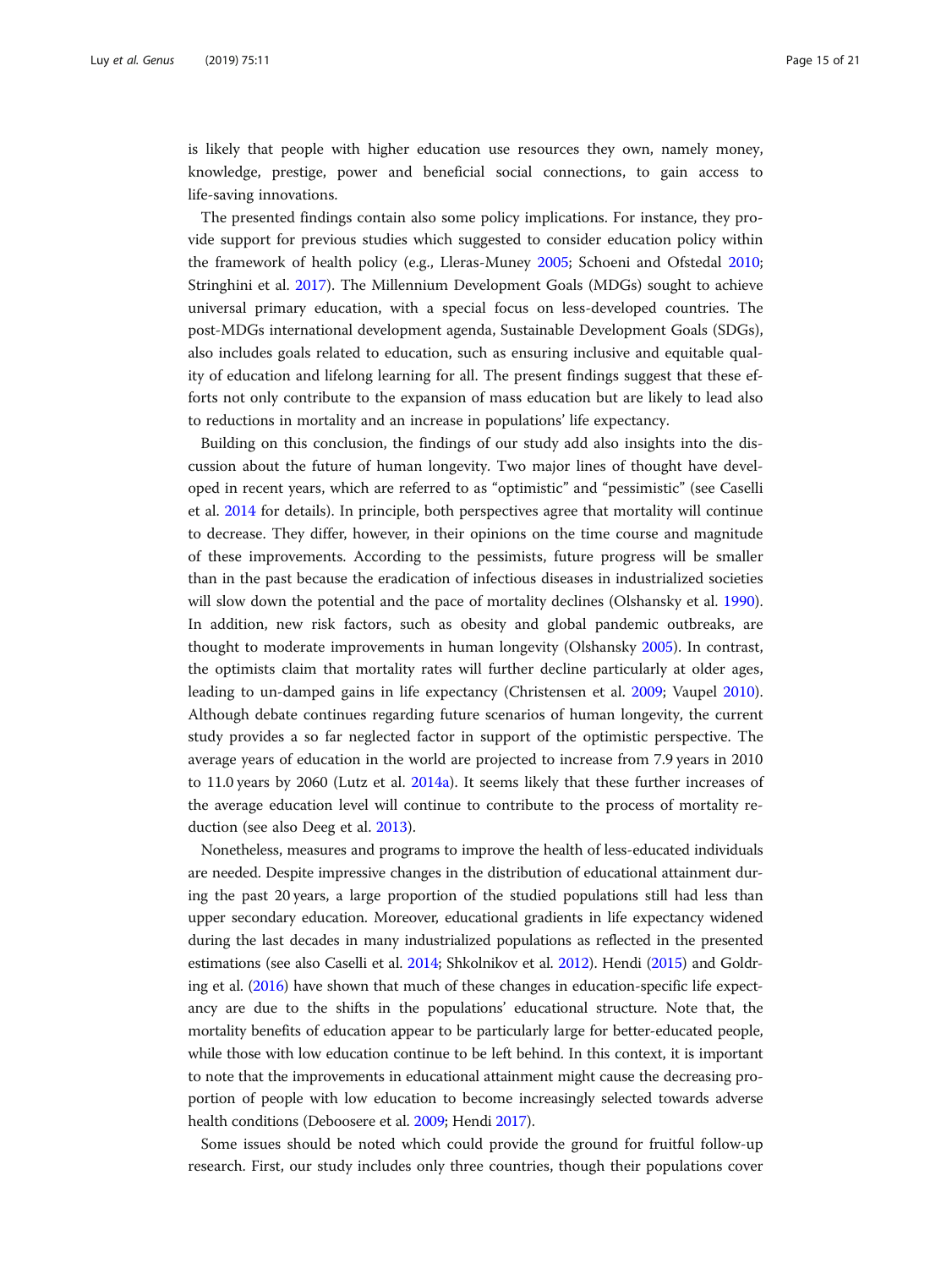a broad spectrum of education levels and transitions across modern western nations. Shkolnikov et al. [\(2006\)](#page-19-0) and Jasilionis et al. ([2007](#page-18-0)) performed a comparable analysis for some northern, central, and eastern European countries between the late 1980s and 1990s. For Finland, they found a similar range of (annual) contributions of the P effect to changes in life expectancy as we did for Italy, Denmark, and the USA. The Czech Republic shows smaller effects of structural changes. For Russia, Estonia, and Lithuania, the P effects were even larger than in our study but overlaid by the drastic negative M effects prevalent at that time. Sweden shows the largest effects of education-specific changes in the population structure. Larger effects of the structural changes compared to our estimates were also presented by Klein et al. [\(2006\)](#page-18-0) for the increase in life expectancy between the female cohorts 1925 and 1955 of Germany, by Turra et al. ([2016](#page-20-0)) for changes in life expectancy among Brazilian women between 1960 and 2010, and by De Grande et al. [\(2014](#page-18-0)) for changes between the periods 1991/1996 and 2001/2006 among specific urban and non-urban subpopulations from Belgium. The latter study restricted the analysis, however, to young adults aged 19–34 and decomposed changes in the standardized mortality rates instead of life expectancy. In any case, all estimates available to date refer to industrialized societies. As improvements in educational attainment have also been (and will further be) made in the less-developed countries of the world (Gakidou et al. [2010](#page-18-0); Lutz et al. [2014a\)](#page-19-0), including more countries into the analyses—both more-developed and less-developed nations—should be a topic of future investigations.

Second, we partitioned changes in life expectancy only into changes in mortality and educational structure. Although evidence shows that education itself is in part directly related to mortality (Geyer and Peter [1999](#page-18-0); Lleras-Muney [2005](#page-19-0); van Kippersluis et al. [2011](#page-18-0)), there is also a strong correlation with other dimensions of socioeconomic status, such as income, occupation, and wealth (Ross and Wu [1995](#page-19-0)). It would be challenging if it were possible to include these factors into the decomposition. Moreover, the macro-level effect of education on mortality might be moderated through other characteristics of the populations, such as ethnicity or country of birth. For instance, a large literature suggests substantial black-white mortality differences in the USA (Williams [2005](#page-20-0)), which are associated with mortality differences by education level. Montez et al. ([2012](#page-19-0)) have shown that high school education is a threshold for mortality reduction for blacks in the USA, while whites enjoy mortality benefits from continued education after high school. Such heterogeneity effects are manifold and can arise from different causal pathways.

Finally, we assumed the comparability of education levels across countries during the observation time. Although we used a standardized measurement of education (ISCED-97), educational systems as well as the quality of education may differ significantly. Moreover, the studied populations experienced differences in the timing and dynamics of the process of the educational transition. This point has a notable relevance for the described between-country differences in the education-specific origins of the M effects. Lower secondary education became mandatory in Italy only after the 1950s and until age 16 only after 2007. Therefore, most of the people in the low education group around 1990 had no educational attainment at all, especially among the old and oldest old. By the early 2010s, a large proportion of these cohorts had died and the majority of the less-educated subpopulation had a lower secondary degree. In Denmark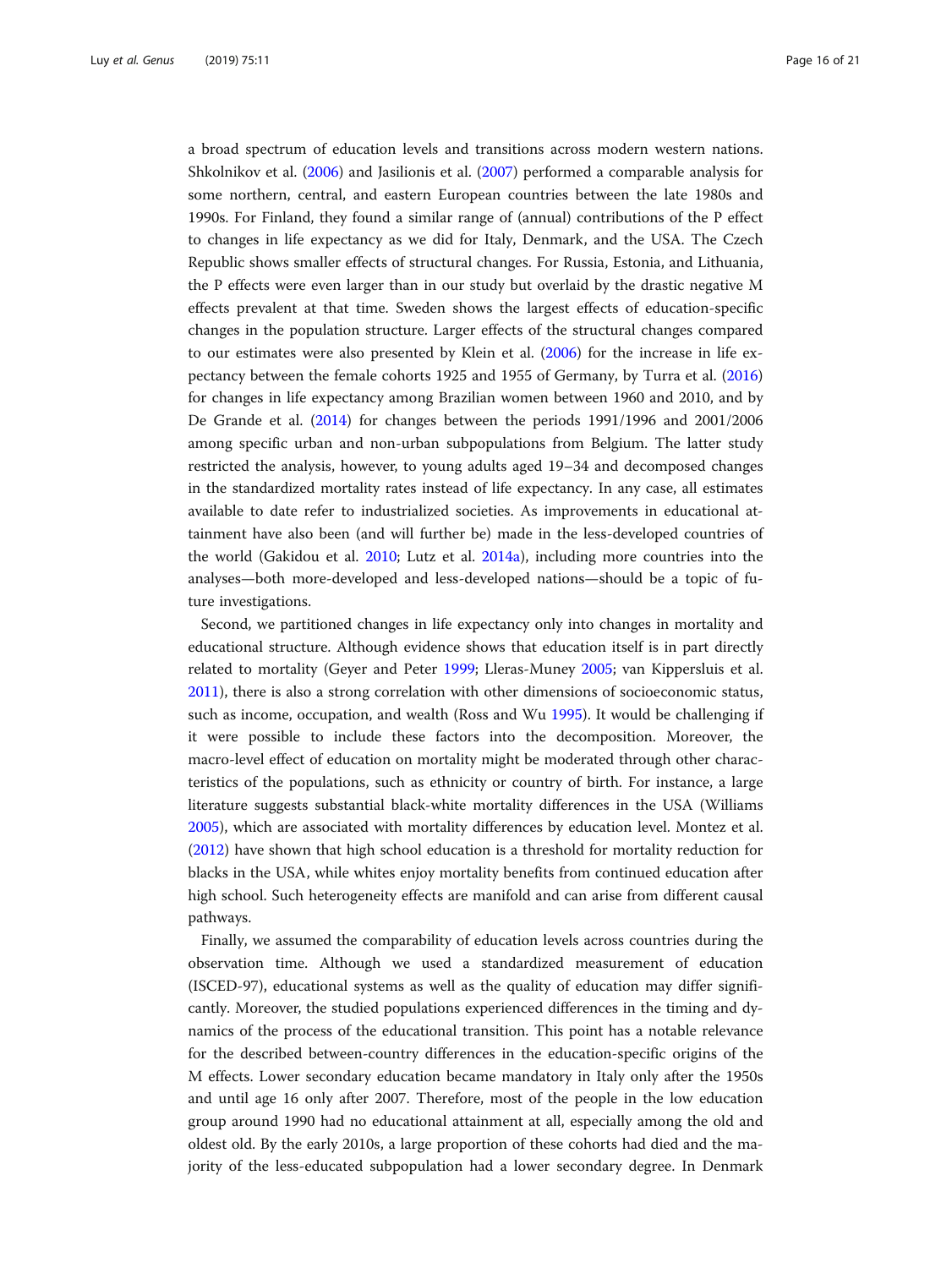and the USA, these shifts occurred already earlier. This explains why enrollment into secondary education yielded larger M effects in Italy than in the other two countries. Thus, our understanding of the education-mortality association on the population level would also be deepened by research that accounts for the context and quality of populations' education and related cohort effects.

To conclude, this study demonstrates that progress in education has made important contributions to increasing life expectancy in Italy, Denmark, and the USA over the past two decades. These findings are in line with the theoretical heterogeneity approach, which states that mortality levels and differences in mortality are strongly influenced by the specific risk group composition of populations (Vaupel et al. [1979](#page-20-0); Vaupel and Yashin [1985\)](#page-20-0). In addition to all the other important benefits of education (Lutz [2009](#page-19-0); Lutz et al. [2014b](#page-19-0)), it can also be viewed as a powerful health policy which allows more people to enjoy both better and longer lives. As aptly summarized by Kaplan et al. [\(2014](#page-18-0): 193), "Enhancing health outcomes through improved educational attainment is an attractive alternative, although we still need better evidence that interventions to improve educational attainment will increase life expectancy." Our contribution tried to provide a piece of this evidence.

## Endnotes

<sup>1</sup>Web address: <http://dati.istat.it/>

<sup>2</sup>Web address: <http://www.mortality.org>

<sup>3</sup>Web address: <https://usa.ipums.org/>

<sup>4</sup>Web address: <http://www.cdc.gov/nchs/nvss.htm>

5 See: [http://www.cdc.gov/nchs/nvss/vital\\_certificate\\_revisions.htm](http://www.cdc.gov/nchs/nvss/vital_certificate_revisions.htm)

6 See: [https://international.ipums.org/international-action/variables/EDATTAIN#](https://international.ipums.org/international-action/variables/EDATTAIN#description_section) description section

<sup>7</sup>We used the Brass model instead of the more commonly used models of Gompertz or Kannisto because of the comparatively young age 65 as starting point for the extrapolation. The Brass model adjusts the survival function of a complete standard life table (in our case life tables for the total populations with single age data from 30 to 110) to fit the available but truncated information about the mortality of the analyzed population (in our case the subpopulations by education level from ages 30 to 64). The Brass model uses two parameters for this adjustment: the alpha parameter reflecting the level of the subpopulations' overall mortality and the beta parameter for the subpopulations' specific age pattern of mortality, both in relation to the standard life table. Luy et al. ([2015](#page-19-0)) have demonstrated the functionality of this approach in their study of life expectancy by education, income, and occupation for the German population. Details about the extrapolation of age-specific probabilities of dying with the Brass model can be found there. Descriptions of the derivation of the Brass parameters alpha and beta from empirical data can be found in Ngom and Bawah [\(2004](#page-19-0)) and Stewart [\(2004\)](#page-19-0).

8 MS Excel File: Decomposition\_replacement\_from\_young\_to\_old\_ages(4).xls

<sup>9</sup>In an alternative analysis, we assigned all deaths with unknown education to the lowest education level (based on the assumption that the majority of deaths with unknown education level—albeit not all—are likely to belong to this group). This scenario led to huge differences compared to our old model for the population of the USA because the life expectancy of the lowest education decreased strongly for the low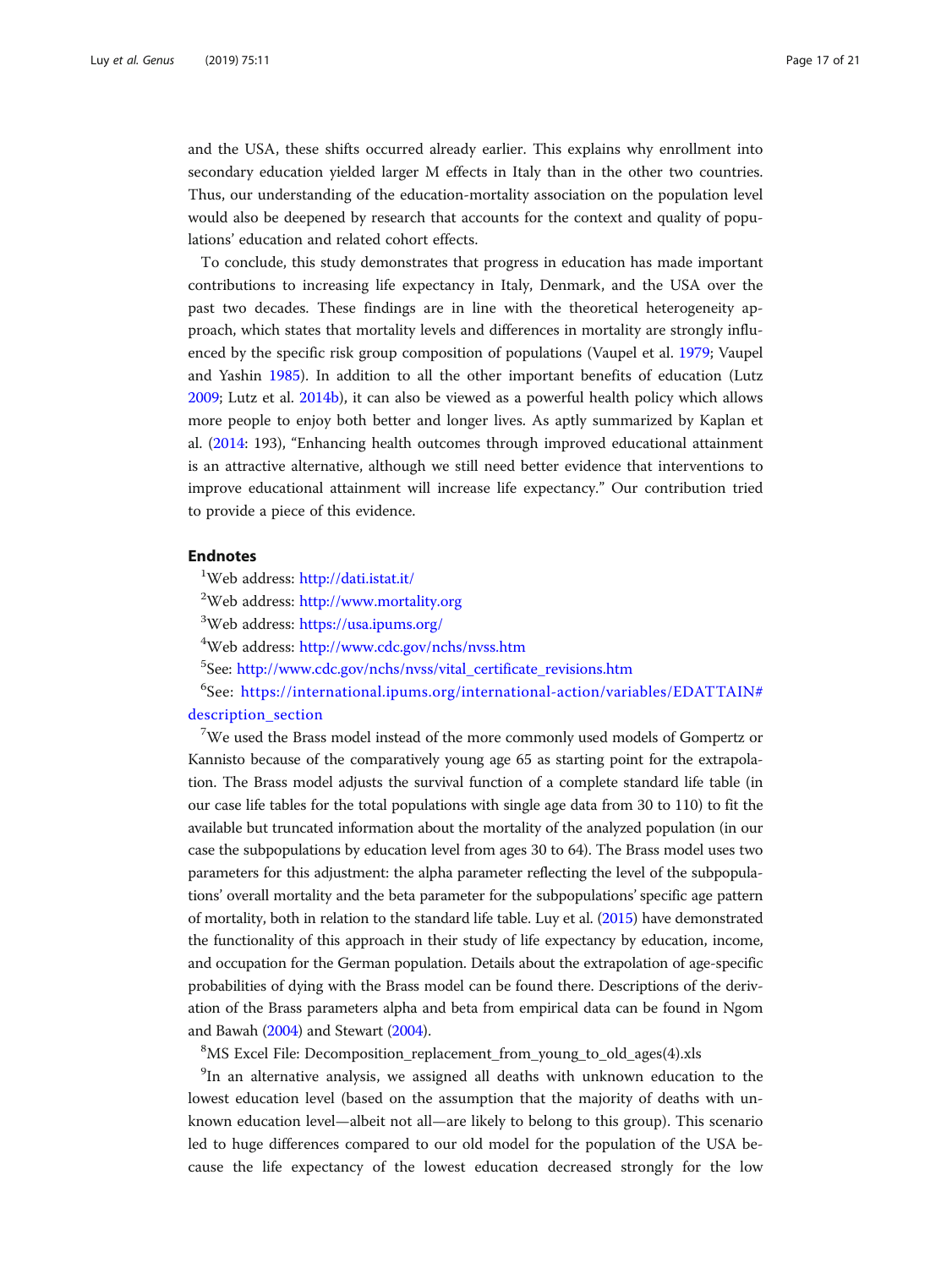<span id="page-17-0"></span>education group in period 1 (from 41.7 to 34.4 years among men and from 49.5 to 42.9 years among women). Consequently, the low education group experienced by far the strongest increase in life expectancy between period 1 and period 2. This led (1) to an extreme shift of the education-specific M effects from the high to the low education level and (2) regarding the total effects to a shift from the total M effect to the P effect. Among men of the USA, the P effect increased from 0.6 years in our old model to 2.1 years, and among women of the USA from 0.4 to 1.7 years. For the Italian population, these shifts were considerably smaller (because of the much lower number of deaths with unknown education level in period 1), with the P effects increasing from 1.1 to 1.5 years among men and from 0.7 to 1.2 years among women.

## Additional file:

[Additional file 1:](https://doi.org/10.1186/s41118-019-0055-0) Basic data and life tables by educational attainment. (CSV 54 kb)

#### Acknowledgements

We thank Henrik Brønnum-Hansen (University of Copenhagen) for preparing and providing us the data for Denmark, two anonymous reviewers of this manuscript, and Werner Richter for language editing.

#### Funding

This research was supported by the European Research Council, within the European Community's Seventh Framework Programme (FP7/2007–2013), ERC Grant Agreement No. 262663 (HEMOX) and within the EU Framework Programme for Research and Innovation Horizon 2020, ERC Grant Agreement No. 725187 (LETHE).

#### Availability of data and materials

All data are available online or in printed form as described in the "[Data"](#page-3-0) section. The life table calculations have been made with MS Excel and the decomposition analyses with the MS Excel macro "Decomposition\_replacement\_from\_young\_to\_old\_ages(4).xls" provided by Andreev and Shkolnikov (2012) (see "[Methods](#page-5-0)" section). All data and results are online available in the Additional file.

#### Authors' contributions

ML and GC developed the research idea and designed the study. ML directed and supervised the analyses and wrote large parts of the paper. CW-S performed the analyses, directed a systematic literature review with PubMed, and gave inputs to the paper, in particular the "[Methods](#page-5-0)" section. MZ collected and prepared the data for Italy and the USA, supported the analyses, and gave inputs to the paper. YM reviewed the literature and prepared large parts of the paper. WL and GC contributed to the interpretation of the data and commented on all parts of the paper with corresponding inputs to the text. All authors read and approved the final manuscript.

#### Competing interests

The authors declare that they have no competing interests.

#### Publisher's Note

Springer Nature remains neutral with regard to jurisdictional claims in published maps and institutional affiliations.

#### Author details

<sup>1</sup>Wittgenstein Centre for Demography and Global Human Capital (IIASA, VID/ÖAW, WU), Welthandelsplatz 2 / Level 2, 1020 Vienna, Austria. <sup>2</sup>Vienna Institute of Demography of the Austrian Academy of Sciences, Welthandelsplatz 2 / Level 2, 1020 Vienna, Austria. <sup>3</sup>International Institute for Applied Systems Analysis, Laxenburg, Austria. <sup>4</sup>Vienna University of Economics and Business, Welthandelsplatz 2 / Level 3, 1020 Vienna, Austria. <sup>5</sup>Faculty of Liberal Art, Sophia University, 7-1 Kioicho Chiyodaku, Tokyo 102-8554, Japan. <sup>6</sup>Department of Statistical Sciences, Sapienza University of Rome, Viale Regina Elena 295, 00161 Rome, Italy. <sup>7</sup>Department of Methods and Models for Economics, Territory and Finance, Sapienza University of Rome, Via Del Castro Laurenziano 9, 00161 Rome, Italy.

#### Received: 10 October 2018 Accepted: 15 January 2019 Published online: 07 March 2019

#### References

- Andreev, E. M. (1982). Metod komponent v analize prodoljitelnosty zjizni [the method of components in the analysis of length of life]. Vestnik Statistiki, 9(3), 42–47.
- Andreev, E. M., & Shkolnikov, V. M. (2012). An Excel spreadsheet for the decomposition of a difference between two values of an aggregate demographic measure by stepwise replacement running from young to old ages. MPIDR technical report TR-2012- 002. Rostock: Max Planck Institute for Demographic Research.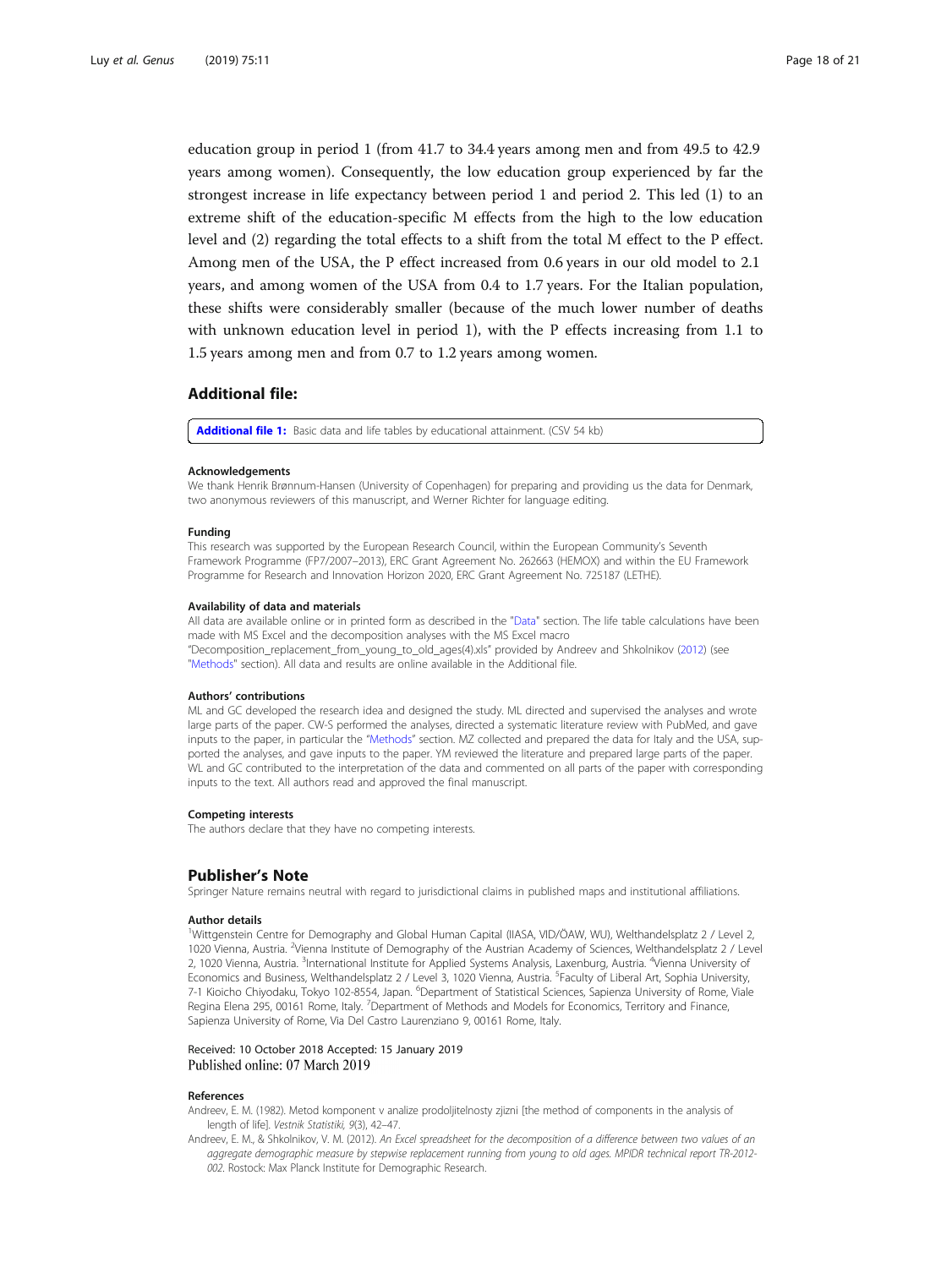- <span id="page-18-0"></span>Andreev, E. M., Shkolnikov, V. M., & Begun, A. Z. (2002). Algorithm for decomposition of differences between aggregate demographic measures and its application to life expectancies, healthy life expectancies, parity-progression ratios and total fertility rates. Demographic Research, 7(14), 499–522.
- Arendt, J. N. (2005). Does education cause better health? A panel data analysis using school reforms for identification. Economics of Education Review, 24(2), 149–160.
- Baker, D. P., Leon, J., Smith Greenaway, E. G., Collins, J., & Movit, M. (2011). The education effect on population health: a reassessment. Population and Development Review, 37(2), 307–332.
- Brass, W. (1971). On the scale of mortality. In W. Brass (Ed.), Biological aspects of demography (pp. 69-110). London: Taylor and Francis. Caselli, G. (2015). Mortality, epidemiological, and health transitions. In J. D. Wright (Ed.), International encyclopedia of the social & behavioral Sciences (2nd ed., pp. 857–862). Oxford: Elsevier.
- Caselli, G., Drefahl, S., Wegner-Siegmundt, C., & Luy, M. (2014). Future mortality in low mortality countries. In W. Lutz, W. P. Butz, & S. KC (Eds.), World population and human capital in the twenty-first century (pp. 226–272). Oxford: Oxford University Press.
- Christensen, K., Doblhammer, G., Rau, R., & Vaupel, J. W. (2009). Ageing populations: the challenges ahead. Lancet, 374(9696), 1196–1208.
- Clark, D., & Royer, H. (2013). The effect of education on adult mortality and health: evidence from Britain. American Economic Review, 103(6), 2087–2120.
- Corsini, V. (2010). Highly educated men and women likely to live longer. Life expectancy by educational attainment. Statistics in focus 24/2010. Brussels: Eurostat.
- Das Gupta, P. (1978). A general method of decomposing a difference between two rates into several components. Demography, 15(1), 99–112.
- Das Gupta, P. (1993). Standardisation and decomposition of rates: a user's manual. Current population reports P23–186. Wasghington: U.S. Government Printing Office.
- Davey Smith, G., Hart, C., Hole, D., MacKinnon, P., Gillis, C., Watt, G., Blane, D., & Hawthorne, V. (1998). Education and occupational social class: which is the more important indicator of mortality risk? Journal of Epidemiology and Community Health, 52(3), 153–160.
- De Grande, H., Vandenheede, H., & Deboosere, P. (2014). Trends in young-adult mortality between the 1990s and the 2000s in urban and non-urban areas in Belgium: the role of a changing educational composition in overall mortality decline. Health & Place, 30, 61–69.
- Deboosere, P., Gadeyne, S., & Van Oyen, H. (2009). The 1991-2004 evolution in life expectancy by educational level in Belgium based on linked census and population register data. European Journal of Population, 25(2), 175-196
- Deeg, D. J. H., van Vliet, M. J. G., Kardaun, J. W. P. F., & Huisman, M. (2013). Understanding the mortality decline at older ages. Improved life course or improved present period? Annual Review of Gerontology and Geriatrics, 33(1), 261–291.
- Denney, J. T., Rogers, R. G., Hummer, R. A., & Pampel, F. C. (2010). Education inequality in mortality: the age and gender specific mediating effects of cigarette smoking. Social Science Research, 39(4), 662–673.
- Gakidou, E., Cowling, K., Lozano, R., & Murray, C. J. L. (2010). Increased educational attainment and its effect on child mortality in 175 countries between 1970 and 2009: a systematic analysis. The Lancet, 376(9745), 959–974.
- Geyer, S., & Peter, R. (1999). Occupational status and all-cause mortality. A study with health insurance data from Nordrhein-Westfalen, Germany. European Journal of Public Health, 9(2), 114–118.
- Geyer, S., & Peter, R. (2000). Income, occupational position, qualification and health inequalities—competing risks? (comparing indicators of social status). Journal of Epidemiology and Community Health, 54(4), 299–305.
- Goldring, T., Lange, F., & Richards-Shubik, S. (2016). Testing for changes in the SES-mortality gradient when the distribution of education changes too. Journal of Health Economics, 46, 120–130.
- Hayward, M. D., Hummer, R. A., & Sasson, I. (2015). Trends and group differences in the association between educational attainment and U.S. adult mortality: implications for understanding education's causal influence. Social Science & Medicine, 127, 8–18.
- Hendi, A. S. (2015). Trends in U.S. life expectancy gradients: the role of changing educational composition. International Journal of Epidemiology, 44(3), 946–955.
- Hendi, A. S. (2017). Trends in education-specific life expectancy, data quality, and shifting education distributions: a note on recent research. Demography, 54(3), 1203–1213.
- House, J. S., Landis, K. R., & Umberson, D. (1988). Social relationships and health. Science, 241(4865), 540-545. Human Mortality Database. 2017. University of California, Berkeley (USA), and Max Planck Institute for Demographic Research

(Germany). Available at [www.mortality.org](http://www.mortality.org) or [www.humanmortality.de](http://www.humanmortality.de) (data downloaded on 25 Sept 2017). Hummer, R. A., & Lariscy, J. T. (2011). Educational attainment and adult mortality. In R. G. Rogers & E. M. Crimmins (Eds.),

- International handbook of adult mortality (pp. 241–261). Dordrecht, Heidelberg, London, New York: Springer. Janssen, F., & Kunst, A. E. (2005). Cohort patterns in mortality trends among the elderly in seven European countries, 1950-99.
- International Journal of Epidemiology, 34(5), 1149–1159.
- Jasilionis, D., & Shkolnikov, V. M. (2016). Longevity and education: a demographic perspective. Gerontology, 62(3), 253-262. Jasilionis, D., Jdanov, D., & Leinsalu, M. (2007). Der Zusammenhang von Bildung und Lebenserwartung in Mittel-und
- Osteuropa. Jahrbuch der Max-Planck-Gesellschaft, 2006-2007, 103–108. Kaplan, R. M., Spittel, M. L., & Zeno, T. L. (2014). Educational attainment and life expectancy. Policy Insights From the Behavioral
- and Brain Sciences, 1(1), 189–194. Kilpi, F., Silventoinen, K., Konttinen, H., & Martikainen, P. (2016). Disentangling the relative importance of different socioeconomic resources for myocardial infarction incidence and survival: a longitudinal study of over 300 000 Finnish
- adults. The European Journal of Public Health, 26(2), 260–266. Kingston, P. W., Hubbard, R., Lapp, B., Schroeder, P., & Wilson, J. (2003). Why education matters. Sociology of
- Education, 76(1), 53–70.
- van Kippersluis, H., O'Donnell, O., & van Doorslaer, E. (2011). Long-run returns to education: does schooling lead to an extended old age? Journal of Human Resources, 46(4), 695–721.
- Klein, T., Unger, R., & Schulze, A. (2006). Bildungsexpansion und Lebenserwartung. In A. Hadjar & R. Becker (Eds.), Die Bildungsexpansion. Erwartete und unerwartete Folgen (pp. 311–331). Wiesbaden: VS Verlag für Sozialwissenschaften.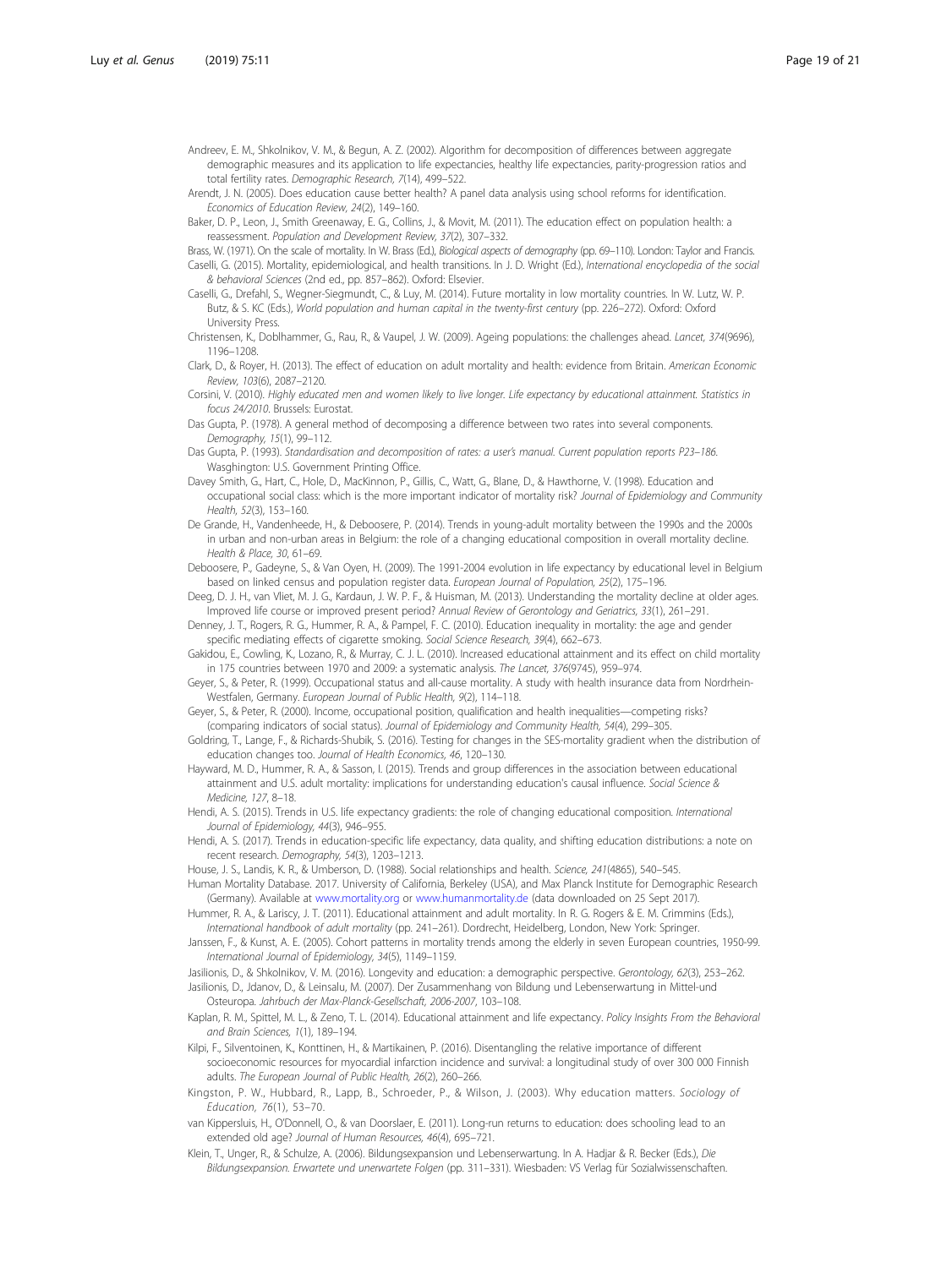<span id="page-19-0"></span>Kröger, H., Pakpahan, E., & Hoffmann, R. (2015). What causes health inequality? A systematic review on the relative importance of social causation and health selection. The European Journal of Public Health, 25(6), 951–960.

Laaksonen, M., Talala, K., Martelin, T., Rahkonen, O., Roos, E., Helakorpi, S., Laatikainen, T., & Prättälä, R. (2008). Health behaviours as explanations for educational level differences in cardiovascular and all-cause mortality: a follow-up of 60 000 men and women over 23 years. The European Journal of Public Health, 18(1), 38–43.

Lager, A. C. J., & Torssander, J. (2012). Causal effect of education on mortality in a quasi-experiment on 1.2 million Swedes. Proceedings of the National Academy of Sciences, 109(22), 8461–8466.

- Link, B. G., & Phelan, J. (1995). Social conditions as fundamental causes of disease. Journal of Health and Social Behavior, 35(extra issue), 80–94.
- Lleras-Muney, A. (2005). The relationship between education and adult mortality in the United States. Review of Economic Studies, 72(1), 189–221.
- Lutz, W. (2009). Sola schola et sanitate: human capital as the root cause and priority for international development? Philosophical Transactions of the Royal Society of London B: Biological Sciences, 364(1532), 3031–3047.
- Lutz, W., & Skirbekk, V. (2014). How education drives demography and knowledge informs projection. In W. Lutz, W. P. Butz, & S. KC (Eds.), World population and human capital in the twenty-first century (pp. 14–38). Oxford: Oxford University Press.
- Lutz, W., Butz, W. P., & S. KC. (2014a). World population and human capital in the twenty-first century. Oxford: Oxford University Press.

Lutz, W., Muttarak, R., & Striessnig, E. (2014b). Universal education is key to enhanced climate adaptation. Science, 346(6213), 1061–1062. Luy, M., Wegner-Siegmundt, C., Wiedemann, A., & Spijker, J. (2015). Life expectancy by education, income and occupation in

Germany: estimations using the longitudinal survival method. Comparative Population Studies, 40(4), 399–436. Mackenbach, J. P., Looman, C. W. N., Kunst, A. E., Habbema, J. D. F., & van der Maas, P. J. (1988). Post-1950 mortality trends and medical care: gains in life expectancy due to declines in mortality from conditions amenable to medical intervention in the Netherlands. Social Science & Medicine, 27(9), 889–894.

Mirowsky, J., & Ross, C. E. (2003). Education, social status, and health. New York: Aldine de Gruyter.

- Montez, J. K., & Friedman, E. M. (2015). Educational attainment and adult health: contextualizing causality. Social Science & Medicine Special Issue. Elsevier.
- Montez, J. K., Hummer, R. A., & Hayward, M. D. (2012). Educational attainment and adult mortality in the United States: a systematic analysis of functional form. Demography, 49(1), 315–336.
- Murtin, F., Mackenbach, J., Jasilionis, D., & Mira d'Ercole, M. (2017). Inequalities in longevity by education in OECD countries. Insights from new OECD estimates. OECD statistics working papers 2017/02. Paris: OECD Publishing.
- Ngom, P., & Bawah, A. A. (2004). INDEPTH model life tables for sub-Saharan Africa. Aldershot, Burlington: Ashgate. OECD. (2016). Education at a glance 2016: OECD indicators. Paris: OECD Publishing.
- Olshansky, S. J. (2005). Projecting the future of U.S. health and longevity. Health Affairs, 24(supplement 2), W5R86–W85R89.
- Olshansky, S. J., & Ault, A. B. (1986). The fourth stage of the epidemiologic transition: the age at delayed degenerative diseases. The Milbank Quarterly, 64(3), 355–391.
- Olshansky, S. J., Carnes, B. A., & Cassel, C. (1990). In search of Methuselah: estimating the upper limits to human longevity. Science, 250(4981), 634–640.
- Omran, A. R. (1971). The epidemiologic transition. A theory of the epidemiology of population change. The Milbank Memorial Fund Quarterly, 49(4), 509–537.
- Omran, A. R. (1983). The epidemiologic transition theory. A preliminary update. Journal of Tropical Pediatrics, 29(6), 305–316. Pressat, R. (1985). Contribution des écarts de mortalité par âge á la différence des vies moyennes. Population, 4(5), 766–770.

Preston, S. H., Heuveline, P., & Guillot, M. (2001). Demography: Measuring and modeling population processes. Oxford: Blackwell.

- Qian, Z., & Preston, S. H. (1993). Changes in American marriage, 1972 to 1987: availability and forces of attraction by age and education. American Sociological Review, 58(4), 482–495.
- Rogers, R. G., & Hackenberg, R. (1987). Extending epidemiologic transition theory: a new stage. Social Biology, 34(3–4), 234–243.
- Rogers, R. G., Hummer, R. A., & Nam, C. B. (1999). Living and dying in the USA: behavioral, health, and social differentials of adult mortality. San Diego: Academic Press.
- Rogers, R. G., Everett, B. G., Zajacova, A., & Hummer, R. A. (2010). Educational degrees and adult mortality risk in the United States. Biodemography and Social Biology, 56(1), 80–99.
- Ross, C. E., & Wu, C.-l. (1995). The links between education and health. American Sociological Review, 60(5), 719-745.
- Ruggles, S., Genadek, K., Goeken, R., Grover, J., & Sobek, M. (2015). Integrated public use microdata series: Version 6.0 [machinereadable database]. Minneapolis: University of Minnesota.
- Ryan, C. L., & Bauman, K. (2016). Educational attainment in the United States: 2015. Current Population Reports Washington: United States Census Bureau.
- Schoeni, R. F., & Ofstedal, M. B. (2010). Key themes in research on the demography of aging. Demography, 47(supplement), S5-S15.
- Shkolnikov, V. M., Andreev, E. M., & Begun, A. Z. (2003). Gini coefficient as a life table function: computation from discrete data, decomposition of differences and empirical examples. Demographic Research, 8(11), 305–358.
- Shkolnikov, V. M., Andreev, E. M., Jasilionis, D., Leinsalu, M., Antonova, O. I., & McKee, M. (2006). The changing relation between education and life expectancy in central and eastern Europe in the 1990s. Journal of Epidemiology and Community Health, 60(10), 875–881.
- Shkolnikov, V. M., Andreev, E. M., Jdanov, D. A., Jasilionis, D., Kravdal, Ø., Vågerö, D., & Valkonen, T. (2012). Increasing absolute mortality disparities by education in Finland, Norway and Sweden, 1971–2000. Journal of Epidemiology and Community Health, 66(4), 372–378.
- Sorlie, P. D., & Johnson, N. J. (1996). Validity of education information on the death certificate. Epidemiology, 7(4), 437–439. Stewart, Q. T. (2004). Brass' relational model: a statistical analysis. Mathematical Population Studies, 11(1), 51–72.
- Stringhini, S., Carmeli, C., Jokela, M., Avendaño, M., Muennig, P., Guida, F., Ricceri, F., d'Errico, A., Barros, H., Bochud, M., Chadeau-Hyam, M., Clavel-Chapelon, F., Costa, G., Delpierre, C., Fraga, S., Goldberg, M., Giles, G. G., Krogh, V., Kelly-Irving, M., Layte, R., Lasserre, A. M., Marmot, M. G., Preisig, M., Shipley, M. J., Vollenweider, P., Zins, M., Kawachi, I., Steptoe, A., Mackenbach, J. P., Vineis, P., & Kivimäki, M. (2017). Socioeconomic status and the 25x25 risk factors as determinants of premature mortality: a multicohort study and meta-analysis of 1.7 million men and women. The Lancet. [https://doi.org/](https://doi.org/10.1016/S0140-6736(1016)32380-32387) [10.1016/S0140-6736\(1016\)32380-32387.](https://doi.org/10.1016/S0140-6736(1016)32380-32387)